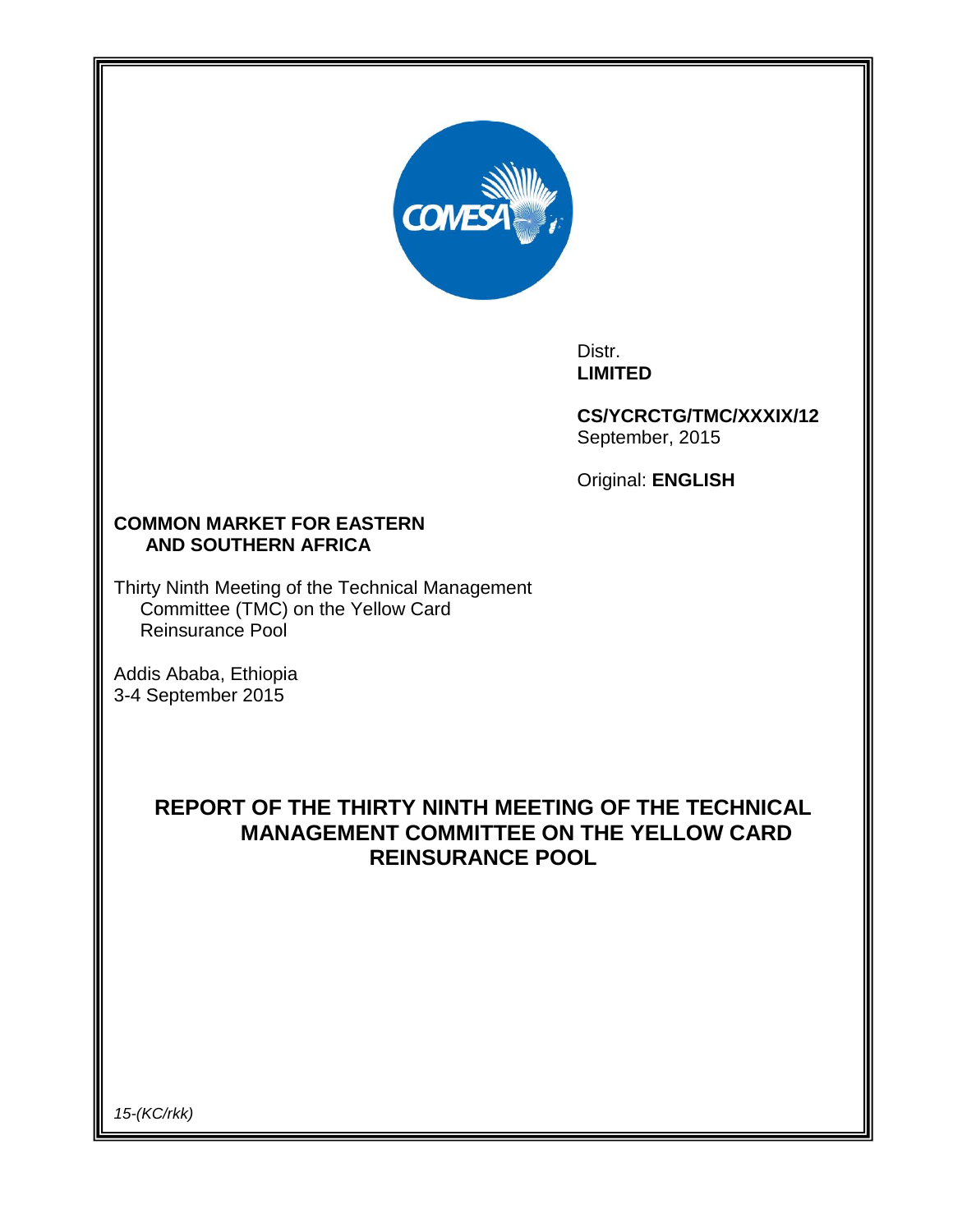## **A. INTRODUCTION**

1. The Thirty Ninth Meeting of the Technical Management Committee (TMC) of the Yellow Card Reinsurance Pool was held in Addis Ababa, Ethiopia from  $3<sup>rd</sup>$  to  $4<sup>th</sup>$  of September 2015, at Elilly International Hotel.

## **B. ATTENDANCE, OPENING OF THE MEETING, ADOPTION OF THE AGENDA AND ORGANISATION OF WORK**

## **Attendance**

2. National Bureaux Members of the Technical Management Committee (TMC) from Burundi, Djibouti, Kenya, Uganda and Zimbabwe as well as the National Bureaux of Tanzania as Chairperson of the Council of Bureaux and Ethiopia as host attended the meeting. The Pool Manager: PTA Reinsurance Company (ZEP-Re) and the COMESA Secretariat also attended the meeting as ex-officio members. The list of participants is attached as Annex III to this report.

## **Opening of the Meeting** *(Agenda item 1)*

3. The meeting was officially opened by Mr. Yewondwossen Eteffa, Chief Executive Officer of the Ethiopian Insurance Corporation (EIC). In his opening remarks, he welcomed all delegates to Addis Ababa, Ethiopia and wished them a pleasant stay. The Chief Executive Officer reaffirmed the commitment of Ethiopian Insurance Corporation to the regional cooperation and implementation of COMESA programmes including the Yellow Card and Regional Customs Transit Guarantee (RCTG CARNET) Schemes.

4. Mr. Yewondwossen Eteffa acknowledged the importance of the Yellow Card Scheme as a transport facilitation instrument that had stood the test of time and has been well accepted by motorists travelling across borders. He urged the Insurance companies member of the Scheme to provide efficiency service to travelling motorists and road accident victims by computerizing the operations of the Scheme and address the issue of forgery, delays in claims payments and other operational issues.

5. Earlier Mr. Sam Kamanga, Acting Managing Director of National Insurance Corporation of Tanzania Ltd, (NIC T Ltd) and the Chairperson of the Council of Bureaux, welcomed the participants to the 39<sup>th</sup> TMC Meeting.

6. Mr. Patrick Kusikwenyu, Chairperson of the Insurance Council of Zimbabwe and Managing Director of Sanctuary Insurance Company gave a vote of thanks on behalf of the participants. Mr. Kusikwenya thanked the Guest of Honour, Mr. Yewondwossen Eteffa for finding time from his busy schedule to come and officiate the opening of  $39<sup>th</sup>$  TMC Meeting. Mr. Kisukwenyu assured the guest of Honour that the meeting would deliberate on all issues to be tabled before the meeting and come up with solutions to address them. Finally, he thanked the National Bureau of Ethiopia, EIC for hosting the Meeting and for the hospitality accorded to the delegates since their arrival.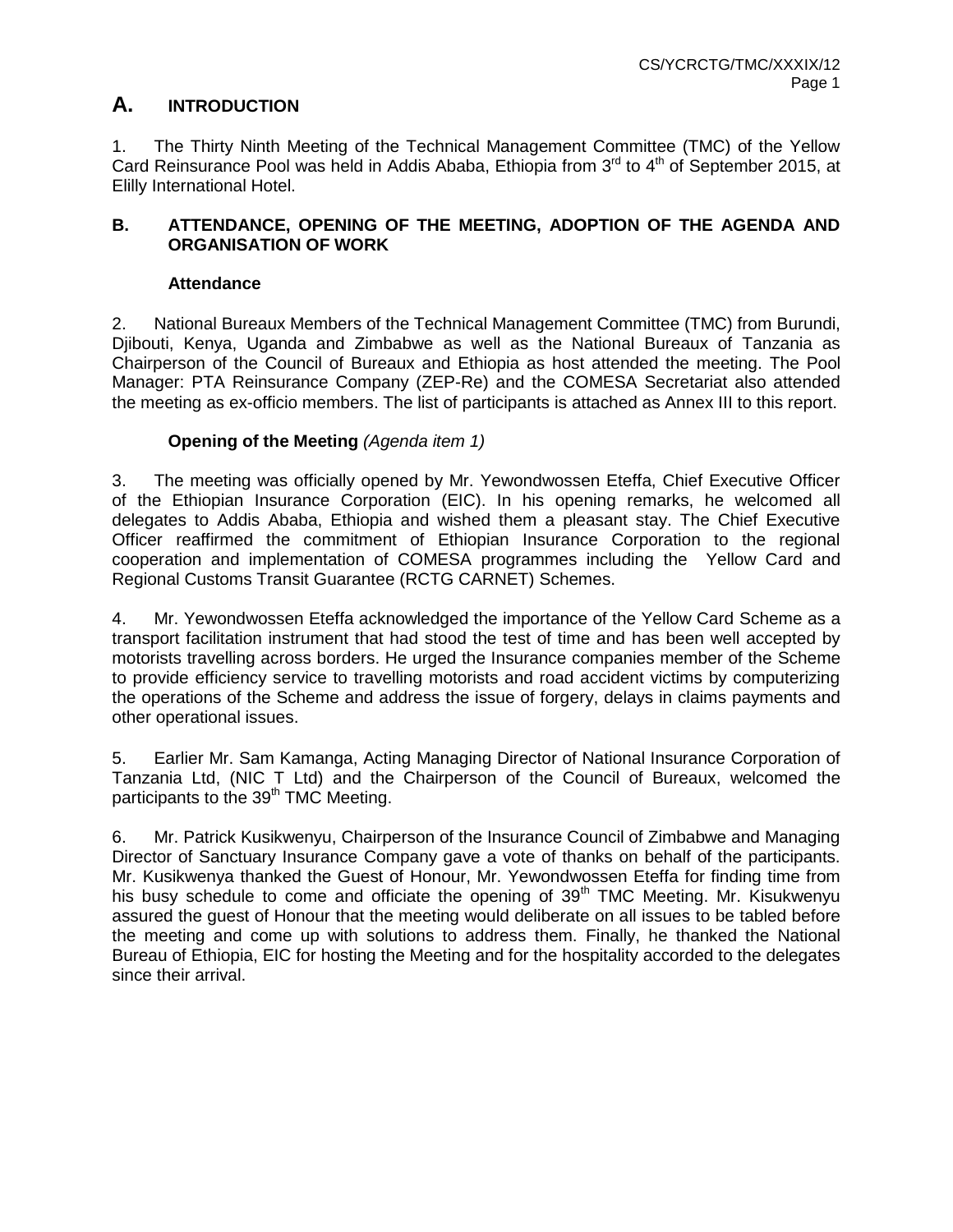## **Adoption of the Agenda and Organisation of Work** *(Agenda item 2)*

#### 7. **The meeting adopted the following agenda with amendments:**

- 1. Opening of the Meeting
- 2. Adoption of the Agenda and Organization of Work
- 3. Progress Report on the implementation of the Decisions of the Council of Bureaux and recommendations of the Technical Management Committee
- 4. Pool Managers' progress report on the operations of the Yellow Card Reinsurance Pool
- 5. Reinsurance Pool Financial Highlights as at 31<sup>st</sup> July 2015
- 6. Pool Manager's Report and Financial Statement, year ended 31<sup>st</sup> December 2014
- 7. Report of the 3<sup>rd</sup> Workshop of the National Coordinators of the Yellow Card Scheme
- 8. Progress Report on the Implementation of the enhanced YC-MIS
- 9. Report on review of the study on the low limits of liability and other issues affecting the operations of the Yellow Card Scheme
- 10. Draft Terms of Reference (ToR) for the recruitment of an IT Expert (P3) for the YC-MIS and RCTG-MIS
- 11. Draft financial statement of the Yellow Card Council of Bureaux for 2014/2015 fiscal year
- 12. Draft proposed budget of the Yellow Card Council of Bureaux for 2015/2016
- 13. Date and Venue of the next TMC Meeting
- 14. Any Other Business
- 15. Adoption of the Report and Closure of the Meeting
- 8. The Committee adopted the following working hours:

| <b>Thursday</b> | $3rd$ September 2015                                  |
|-----------------|-------------------------------------------------------|
| Morning         | $09:00 - 13:00$ hours                                 |
| Afternoon       | $14:30 - 17:00$ hours                                 |
| Friday          | $4th$ September 2015                                  |
| Morning         | Report preparation and free morning for the delegates |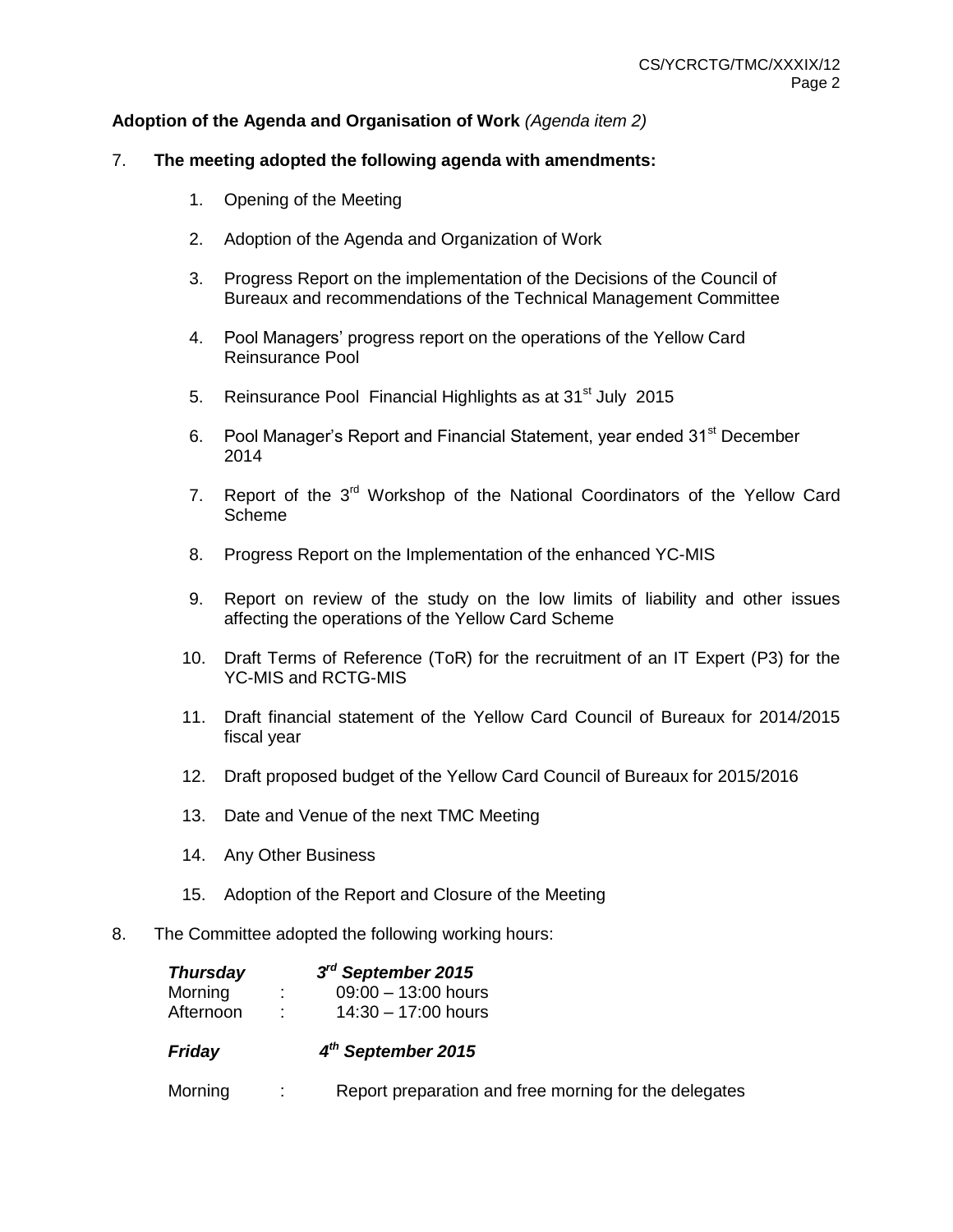Afternoon : 16:30 to 17:30 hours Adoption of the report

### **ACCOUNT OF PROCEEDINGS**

### **Progress Report on the implementation of the Decisions of the Council of Bureaux and Recommendations of the Technical Management Committee** *(Agenda item 3)*

9. The Secretariat presented document No. CS/YCRCTG/TMC/XXXIX/2: Progress Report on the Implementation of the Decisions of the Council of Bureaux and Recommendations of the Technical Management Committee (TMC). In doing so, the Secretariat provided details on the progress made since the last TMC meeting. The highlights of the report were as follows:

### **Capacity Subscription**

10. The TMC was informed that the position regarding payment of Capacity Subscription to the Yellow Card Reinsurance Pool had not changed as the National Bureaux of Malawi and Sudan had not paid their share of capacity subscriptions.

11. The TMC was further informed that the Secretariat engaged the National Bureau of Malawi during the 3rd Workshop of the National Coordinators held in Arusha, Tanzania in June, 2015, on their inability to pay their capacity subscription to the Pool, among others. The National Bureau of Malawi informed the Secretariat that they were unable to meet their obligations since most traffic flow from Malawi was with Mozambique and that the Yellow Card was not recognized as a valid insurance cover and requested the Secretariat to engage Mozambique to join the Yellow Card Scheme. Subsequently, the Secretariat advised the National Bureau of Malawi that since Mozambique was not a member of COMESA, the National Bureau should engage them through their Government and that the Secretariat would provide technical support to interest Mozambique to join the Yellow Card Scheme.

12. In the ensuing discussion, the delegate from Zimbabwe underscored the importance of Mozambique joining the Yellow Card Scheme to facilitate the movement of traffic between Malawi and Mozambique and that Secretariat to find a way to engage them to join the Scheme

#### **Recommendations**

13. The TMC recommended that:

**a) The Secretariat should continue its engagement with National Bureaux of Sudan and Malawi and report the status of progress to the next meeting of the Council of Bureaux; and** 

**b) The National Bureau of Malawi through its Government should engage Mozambique to join the Yellow Card scheme and that the Secretariat should provide technical support to facilitate the engagement and interest Mozambique to join the Yellow Card scheme.**

#### **Claims Issues**

14. On the Claims issues among National Bureaux, the TMC was informed of the recent developments as follows: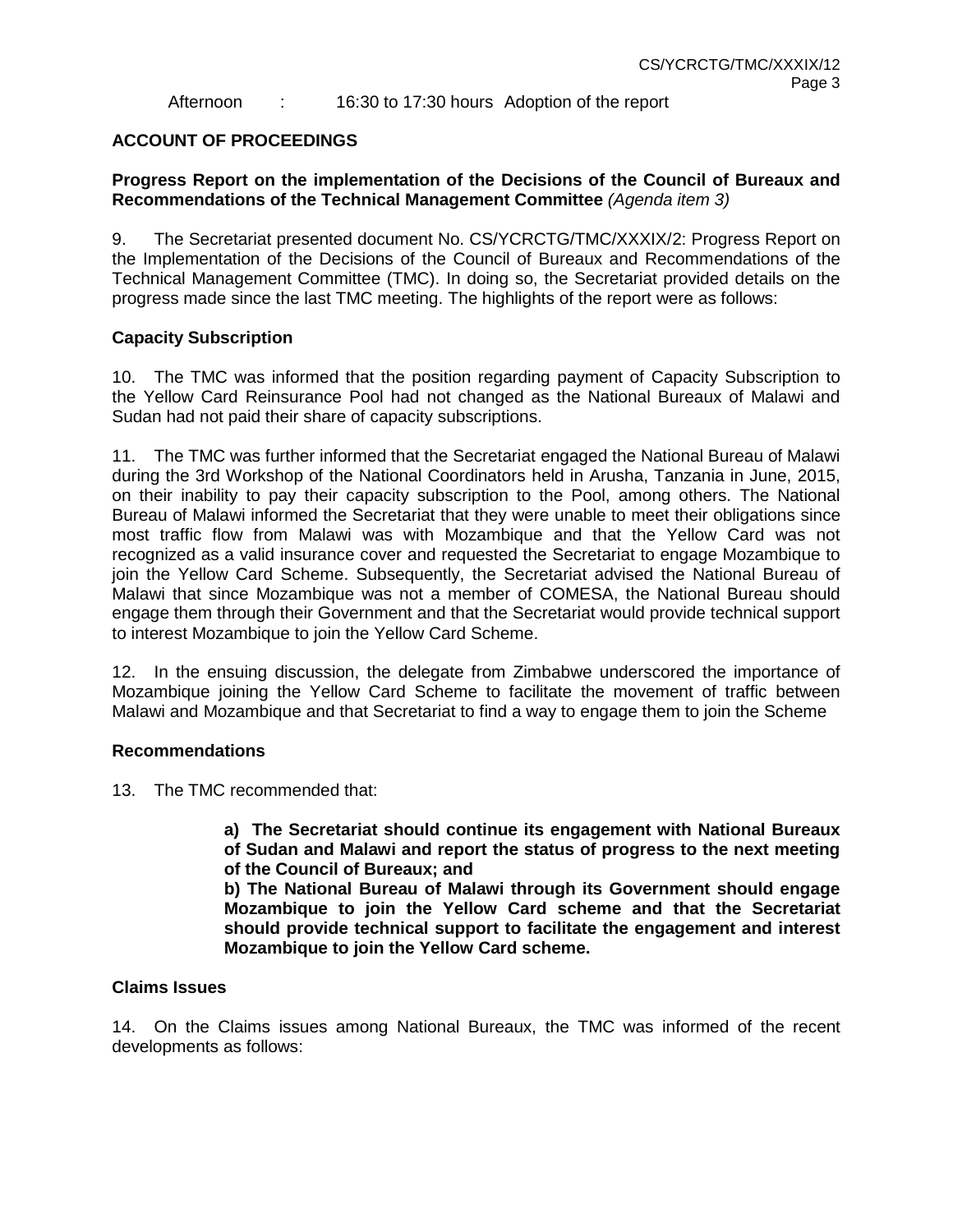## **DR Congo / Zambia;**

15. The National Bureau of DR Congo mounted a mission to Zambia in June 2015 and submitted claims supporting documents for 27 claims amounting to US\$115,592 for reimbursement and the National Bureau of Zambia confirmed receipt of the documents and assured the Secretariat to reimburse the National Bureau of DR Congo at the earliest possible time.

### **i. DR Congo vs. Tanzania, Zimbabwe & Pool Manager;**

16. The National Bureau of DR Congo reported that it had also submitted claims supporting documents to Tanzania, Zimbabwe and Pool Managers for reimbursement.

17. In the discussion that followed, the National Bureaux of Tanzania and Zimbabwe informed the Meeting that they had not received any claims supporting documents from DR Congo which would enable them to effect reimbursements.

#### **Recommendations**

18. **The TMC expressed concern on back and forth between National Bureaux on submission of claims supporting documents and recommended that:**

> **a) Handling Bureaux should send claims supporting documents to issuing Bureaux, with a copy to the Pool Managers and Secretariat, to avoid further delays in the reimbursement of claims; and**

**b) National Bureaux of Tanzania, Zambia and Zimbabwe should reimburse DR Congo any outstanding Inter-Bureaux claims settled on their behalf at the earliest possible time.**

#### **ii. DR Congo vs. Kenya (ARU Claim)**

19. The TMC was informed of an accident in ARU, DR Congo involving a Kenyan registered vehicle relating to third party property damage on a commercial bus. However, the National Bureau of DR Congo informed the Issuing Bureau, Secretariat and Pool Managers that its financial resource had been exhausted due to delays of reimbursement on claims settled on behalf of other National Bureaux and advised that it was not in position to pay additional claims.

20. The TMC was further informed that the Secretariat had engaged the National Bureau of Kenya, the Issuing Bureau and the Pool Managers and established that the amount of claims for the damaged third party vehicle was very high (US\$195,000) compared to its cost of replacement. The TMC was also informed that the Secretariat had advised the National Bureau of DR Congo to handle the claim in accordance with the normal claim handling procedures.

21. In the discussion that ensued, the TMC noted the high claim quantum being reported in DR Congo and urged National Bureaux to adhere to proper damage assessment and claim handling procedures.

#### **iii. DR Congo (Kasumbalesa Fire Accident)**

22. The TMC was informed that the Secretariat mounted a mission to Kasumbalesa in July, 2015 to consult and assist the National Bureau of DR Congo and resolve claims and other outstanding issues. Accordingly, with the Secretariat's involvement, confirmation of validity of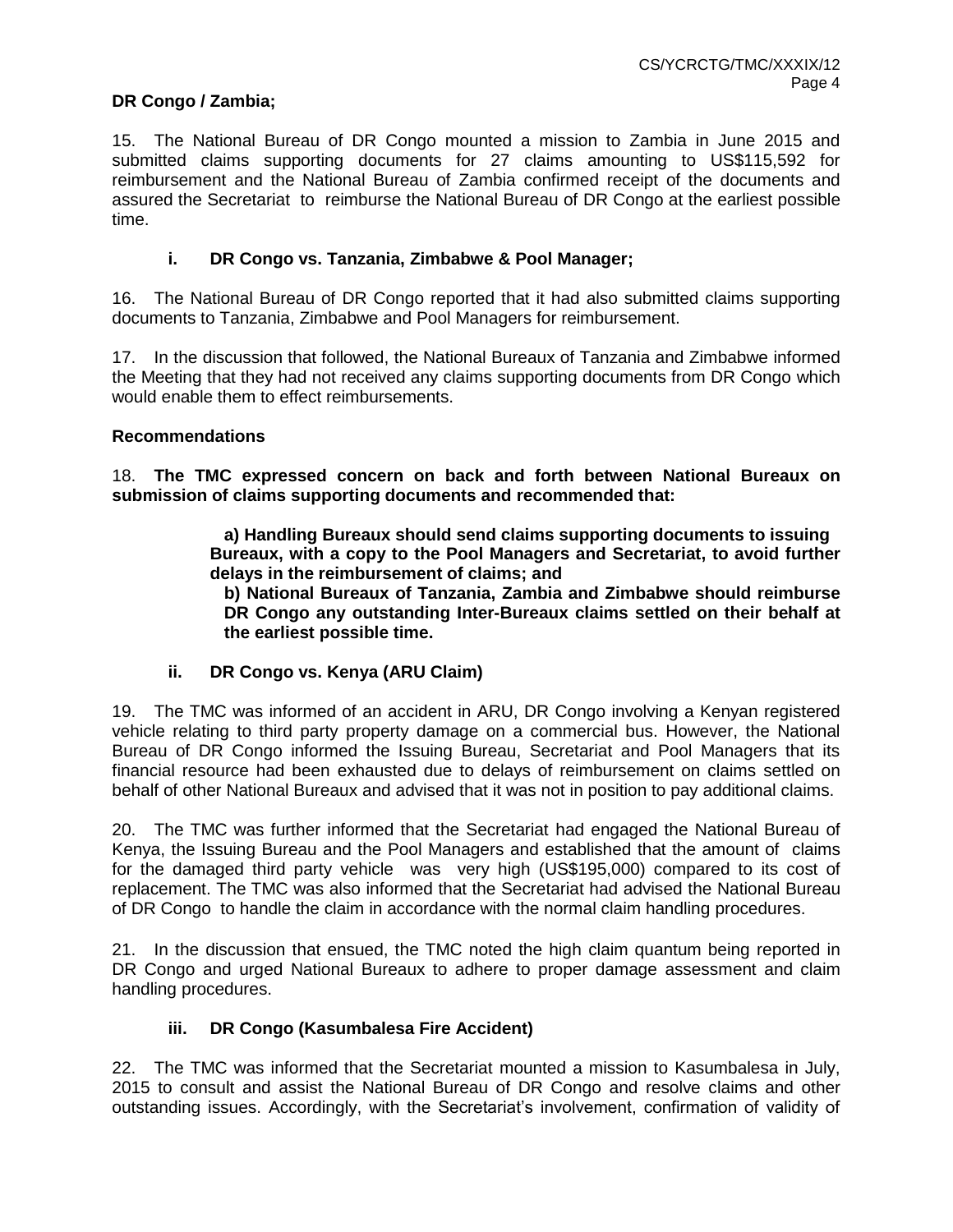## **Recommendations**

23. **In view of the above, the TMC recommended that the National Bureau of DR Congo should:**

**a) Notify the Reinsurance Pool the claims lodged at the earliest possible time; and** 

**b) Collect the necessary claim supporting documents and process the Claim in accordance with the operations manual.**

## **iv. Burundi vs. Rwanda/Pool**

24. The TMC was informed of the WFP claim which occurred in Burundi in 2007 but reported to the Pool in 2014, upon the National Bureau of Burundi receiving a Court order to pay for third party property damages and loss of use amounting to US\$217,752.

25. In the discussion that followed, the delegate from Burundi expressed concern on the long delays in paying the third party claim, as the Court had ordered to seize the National Bureau's assets and requested that the Reinsurance Pool advise its official position.

## **Recommendation**

## 26. **The TMC recommended that the Pool Managers should advise their position on the claim to the National Bureau of Burundi by 30th September 2015.**

## **v. Rwanda**

27. The TMC was informed that the Secretariat received a letter from the National Bureau of Rwanda raising concerns on the lack of reimbursement on claims settled on behalf of Burundi, Kenya, DR Congo, Tanzania and Uganda for the last three years amounted to Rwf 558,256,518 (US\$780,778) and requested the Secretariat to intervene.

28. The TMC was informed of the efforts made by the Secretariat to engage the concerned National Bureaux and the developments on the claims issues were as below:

- a) **Burundi & DR Congo:** No response was obtained from the National Bureaux of Burundi and DR Congo
- b) **Uganda:** The National Bureau of Uganda reviewed the documents provided by the National Bureau of Rwanda (SONARWA) and found 11 claims handled amounting to US\$30,694 were already reimbursed through the R/I Pool Clearing House. The National Bureau of Uganda informed that it would review the documents on other claims and advise their position.
- c) **Tanzania:** The National Bureau of Tanzania responded that they would transfer US\$38,746 to Rwanda and further requested for supporting documents on those claims which were not fully documented; and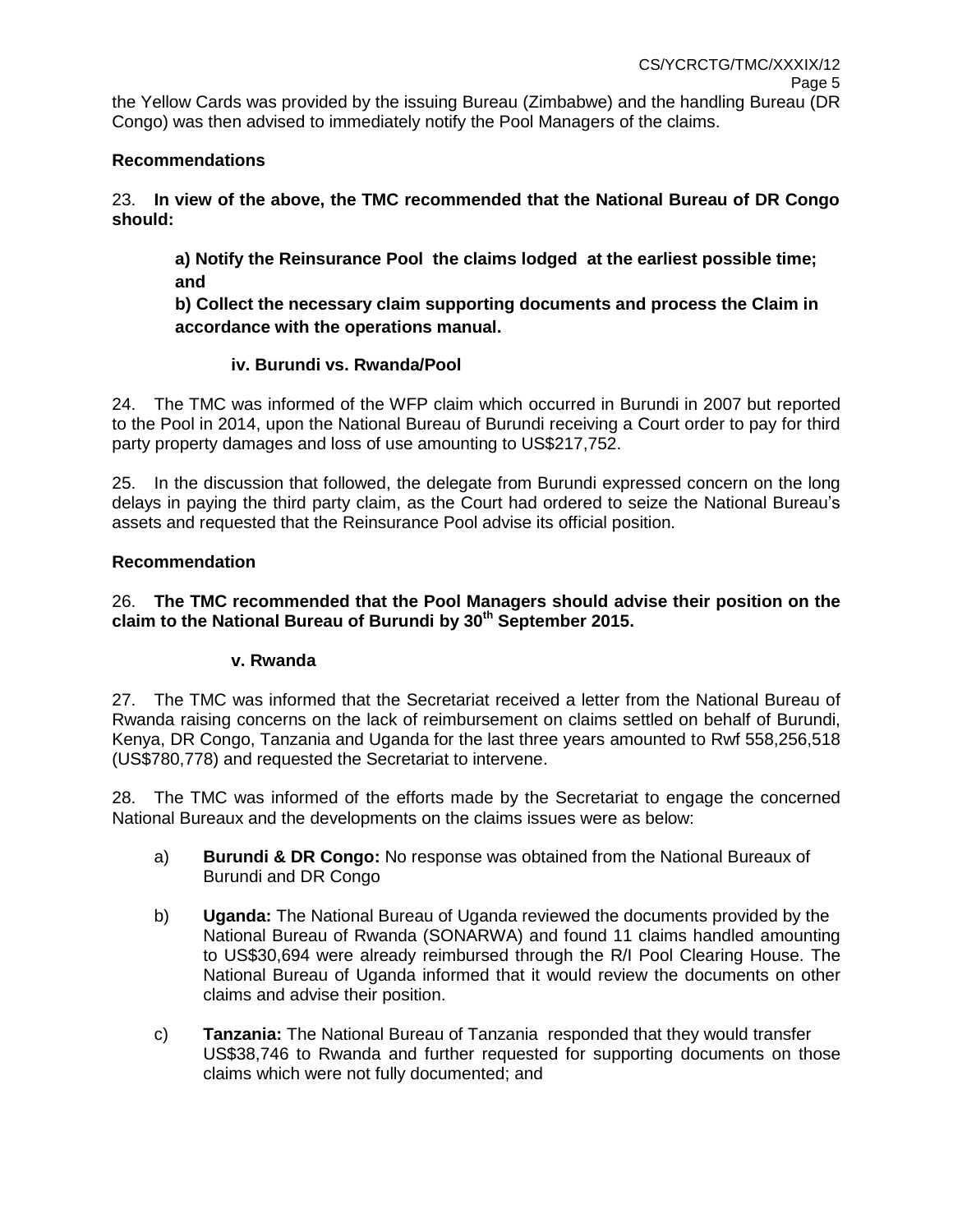- d) **Kenya**: The National Bureau of Kenya forwarded the claim documents to their member primary insurance companies with SONARWA bank account details to hasten the reimbursement process.
- 29. In the ensuing discussion that followed, the TMC was informed as follows:
	- a) The National Bureau of Uganda replied to Rwanda informing them that they owed Uganda more money than what they were requesting to be reimbursed and that they had provided Rwanda with all the claim supporting documents;
	- b) Tanzania had transferred US\$25,500 to Rwanda and was making follow ups with member Primary Insurance companies for further payment of the US\$13,236;
	- c) Kenya raised a concern that Rwanda was also owing them and as such should acknowledge what they owe and agree to reimburse;
	- d) Zimbabwe suggested that National Bureaux to hold side meetings during the Council of Bureaux to discuss and resolve their claims issues.

#### **Recommendations**

#### 30. **The TMC recommended that:**

- **a) The National Bureaux of Burundi, DR Congo, Kenya, Uganda, Tanzania should reimburse those claims for which they received full supporting documents as soon as possible preferably before the 29th Council of Bureaux Meeting;**
- **b) The National Bureau of Rwanda should review and update their list of outstanding inter-bureaux claims and send it to the concerned National Bureaux for their reimbursements and also acknowledge any outstanding claims reimbursements they owe other National Bureaux ;**
- **c) National Bureaux should hold side meetings during the Council of Bureaux meeting to discuss and resolve claims issues; and**
- **d) National Bureaux who failed to resolve claims issues through bilateral discussions should involve the Secretariat in their meetings.**

#### **vi. Ethiopia and Reinsurance Pool**

31. The TMC was informed that some disparities on the figures for reimbursement between the Pool and the National Bureau of Ethiopia were established and the Secretariat requested the two parties to conduct a reconciliation exercise at the earliest possible time to rectify the issue.

32. In the discussion that followed, the TMC was informed that the reconciliation exercise has started and a report on the exercise would be presented to the next Meeting of the Council of Bureaux.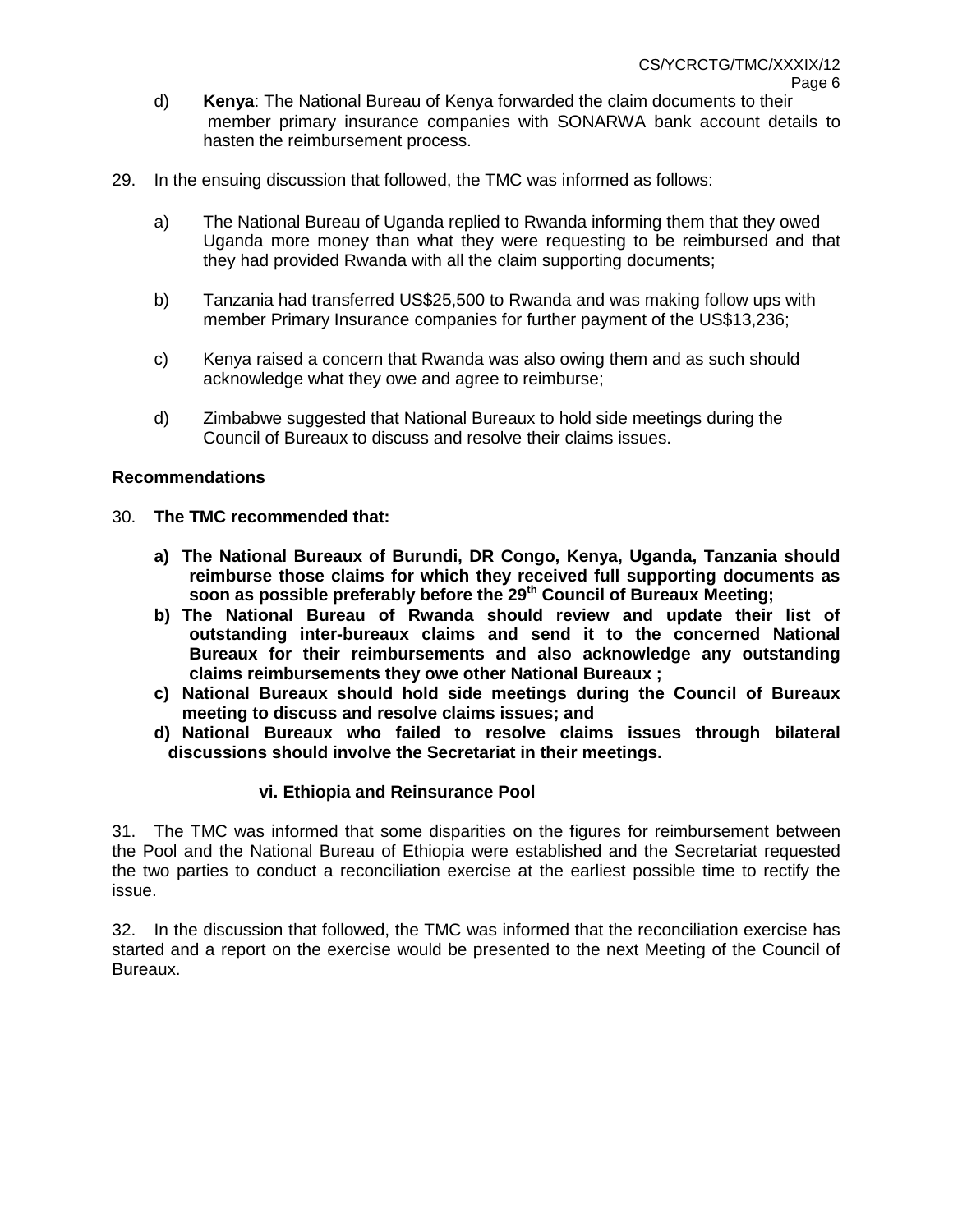33. The TMC was informed that the Secretariat mounted a mission in July 2015 to Uganda to engage the National Bureau and the Coordinating Ministry in finding solutions to the issue of detention of foreign motor vehicles involved in road traffic accident despite being on Yellow Card Insurance Covers and that the Coordinating Ministry convened an urgent meeting for the key stakeholders on  $30<sup>th</sup>$  July 2015 which was attended by the Traffic Police, National Bureau, Insurance Regulatory Authority and the Coordinating Ministry and among others the Meeting resolved and recommended as follows:

- a) NIC should share with the Police the list of all impounded/ detained vehicles with a view of facilitating their expeditious release in accordance with the law;
- b) In order to increase the information flow between the Police Force and the National Bureau of Uganda, the Police Force should designate a dedicated officer to handle all communications involving accidents carrying COMESA Yellow Cards;
- c) In case of minor accidents the Police should inform the Resident State Attorney (RSA) of the presence of Yellow Card so that the motor vehicle involved may be released expeditiously;
- d) The Ministry would explore the possibility of including NIC on the online reporting mechanism for the National Response Strategy for the Elimination of Non-Tariff Barriers (NRSE-NTBs);
- e) National Bureaux in the COMESA region should be encouraged to build systems for information sharing so that information can be shared immediately and in real time which will facilitate quicker compensation and build more confidence in system;
- f) National Bureaux in the COMESA region should be requested to carry out publicity and sensitization of their stakeholders and that drivers should turn on for the processes required once they are involved in accidents while in transit; and
- g) National Bureau of Uganda, in conjunction with the Uganda Police and Insurance Regulatory Authority should continue to sensitize the Police/traffic officers on the operations of the COMESA Yellow Card Scheme.

34. In the discussion that followed, the National Bureau of Uganda informed the Meeting that it had submitted to the Police a list of 23 vehicles that were detained of which 19 had been released and 4 were still in detention due to Court cases. The Meeting noted the progress made with appreciation.

## **Recommendations**

## 35. **The TMC recommended as follows:**

- **a) National Bureaux should carry out publicity and sensitization activities for their stakeholders that drivers should turn up for the processes required by the law once they are involved in accidents while in transit;**
- **b) National Bureau of Uganda should continue to sensitize the Police/Traffic officers on the operations of the COMESA Yellow Card Scheme;**
- **c) The Secretariat should assist National Bureaux to conduct sensitization workshops on the operations of the Yellow Card Scheme to raise the risk awareness of their stakeholders; and**
- **d) Implementation of the enhanced YC-MIS should be expedited to facilitate real time information sharing amongst National Bureaux.**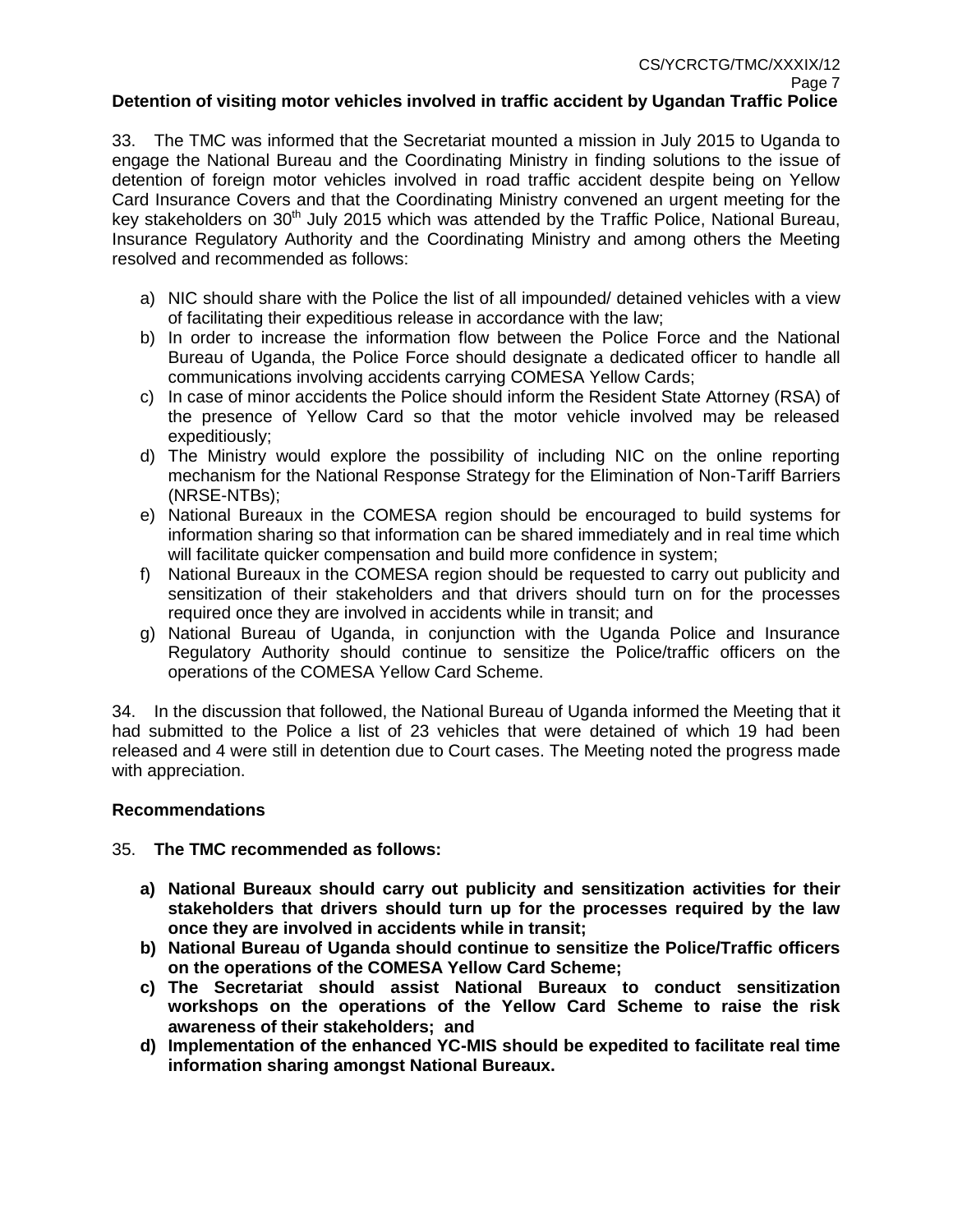### **The Issue of Yellow Card Forgery originating from Tanzania**

36. The TMC was informed that despite several follow ups by the Secretariat requesting the National Bureau of Tanzania to immediately implement the measures adopted by the  $28<sup>th</sup>$ Meeting of the Council of Bureaux to address the issues of fake Yellow Cards in Tanzania, no progress has been made.

37. In the discussions that ensued, the delegate from National Bureau of Tanzania informed the Meeting that following its engagement with Police, it was established that there was a network of fraudsters involving foreign National involved in the printing and issuance of fake Yellow Card books. He further informed the TMC that the National Bureau would continue its engagement with the Police as well as work with private investigation firms to tackle the issues and report the progress made to the next Council of Bureaux meeting.

#### **Recommendations**

38. The TMC reiterated the Council of Bureaux decisions and urged the National Bureau of Tanzania to among others take the following measures:

- **a) Create Yellow Card service centres in all the busy border posts; and**
- **b) Intensify random inspections at some border posts where there are suspicions of fake Yellow Cards originating i.e. Nakonde/Tunduma border post with close engagement of the National Bureau of Zambia**

#### **Printing and delivery of additional Yellow Card books**

39. The TMC noted with appreciation that the printing and delivery of Yellow Card books was going on smoothly and additional orders made by National Bureaux of DR Congo, Ethiopia and Tanzania had been executed by the Printers.

#### **Review and update of the drafted 3rd Edition of the Yellow Card Compendium**

40. The Meeting was informed that the drafted 3rd Edition of the Yellow Card Compendium was presented to the 38th Meeting of the TMC held in Bulawayo, Zimbabwe on April 2015 for views and comments and accordingly, pursuant to the recommendations of the Coordinators' workshop, the Secretariat revised and updated the document based on the Country Information received from Tanzania as DR Congo, Djibouti and Sudan did not provide their Country information**.**

#### **Recommendations**

41. **Taking into account the various reminders sent to those National Bureaux who had not yet provided their Country Information, the TMC recommended that:**

- **a) The drafted 3rd Edition of the Yellow Card Compendium should be submitted for adoption by the 29th the Council of Bureaux Meeting;**
- **b) The National Bureaux of Djibouti, DR Congo and Sudan should provide their country information to Secretariat at the earliest possible time preferably by 30th September 2015; and**
- **c) The Secretariat should finalize and circulate the final 3rd Edition of the Yellow Card Compendium both in hard and softy copies to all the National Bureaux, COMESA Coordinating Ministries and other stakeholders;**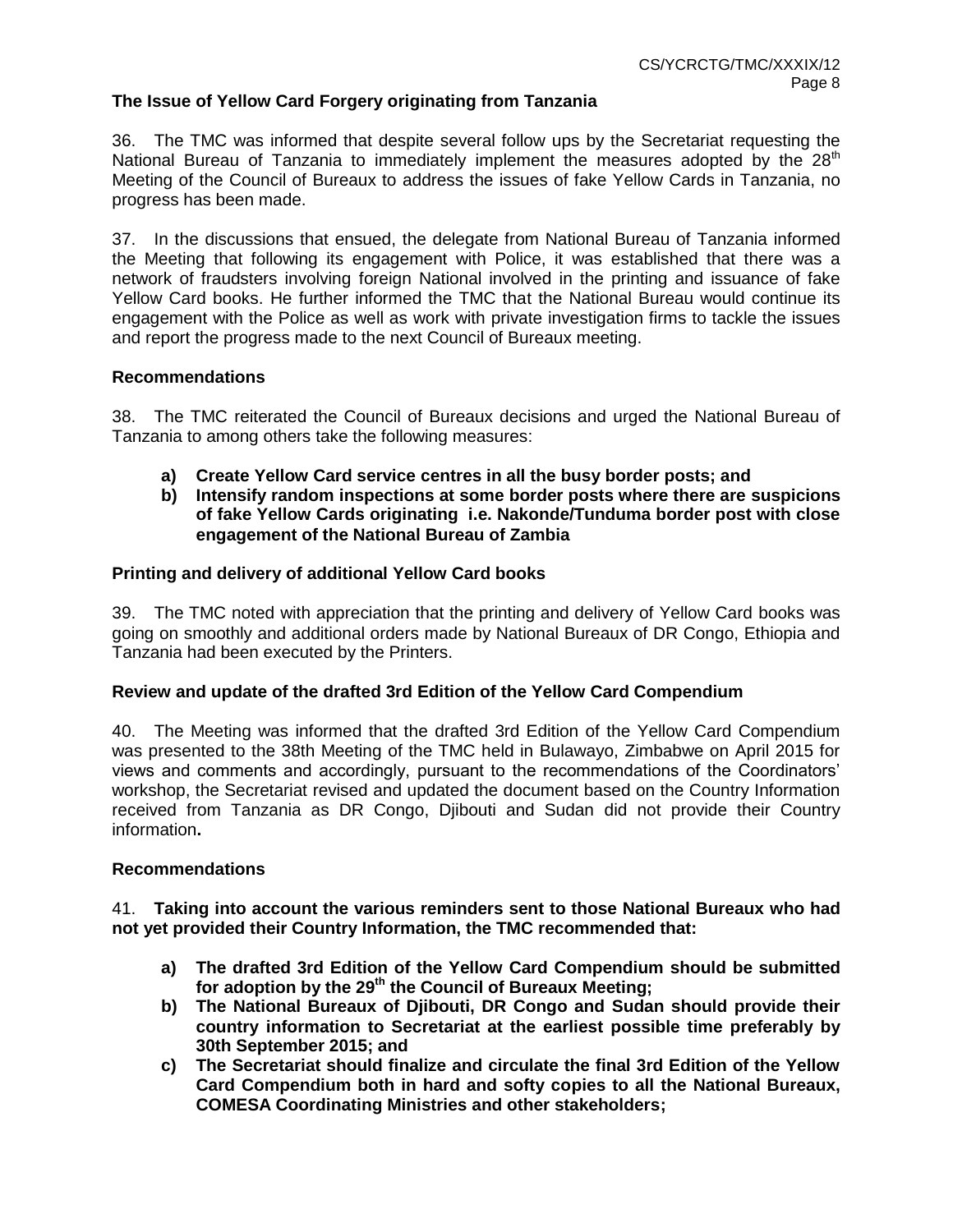### **Implementation of the Yellow Card Scheme in Member and non COMESA Member States**

42. The TMC was informed that pursuant to the decision of the 28<sup>th</sup> Meeting of the Council of Bureaux, the following activities were carried:

## **i) Swaziland**

43. The Secretariat mounted a mission to Mbabane, Swaziland in August 2015 under the invitation of the Ministry of Trade, Commerce and Industry to provide explanation to the stakeholders on the operation of the Yellow Card Scheme and advice on the process required for implementation of the Scheme in the country.

## **ii) South Sudan**

44. The Secretariat had been engaging South Sudan through Speed Insurance Company who had been spearheading the agenda for South Sudan to implement the Yellow Card Scheme with the Government and that Secretariat was still waiting for the convenient dates to convene stakeholders' workshop to raise awareness and mobilize support for the implementation of the Yellow Card Scheme in the country.

### **iii) Angola**

45. No progress had been made**.**

### **Recommendation**

46. **The TMC recommended that the Secretariat should continue its engagement with Swaziland, South Sudan and Angola to facilitate the implementation of the Yellow Card Scheme in these countries.**

## **Harmonization of the Regional Third Party Insurance systems**

47. The TMC was informed that the Secretariat attended a meeting of Technical and Legal Experts of COMESA-EAC-SADC on the validation of harmonised cross border road transport regulations and standards which was held in Johannesburg, South Africa, from 17 -19 August 2015 and which made the following observations:

- a) Some SADC Member States have shown interest to join the COMESA Yellow Card (YC) Scheme (Angola);
- b) The Yellow Card Council of Bureaux has passed a resolution to open the Scheme to Non COMESA Member States;
- c) The SADC Secretariat to continue consultations with Member States in the SADC region who are not in the Yellow Card Scheme; and
- d) The Tripartite RECs should carry out consultations on the implications regarding the proposed Interface Mechanism – the Memorandum of Understanding (MoU) that recognizes the Yellow Card Scheme as a Tripartite Instrument.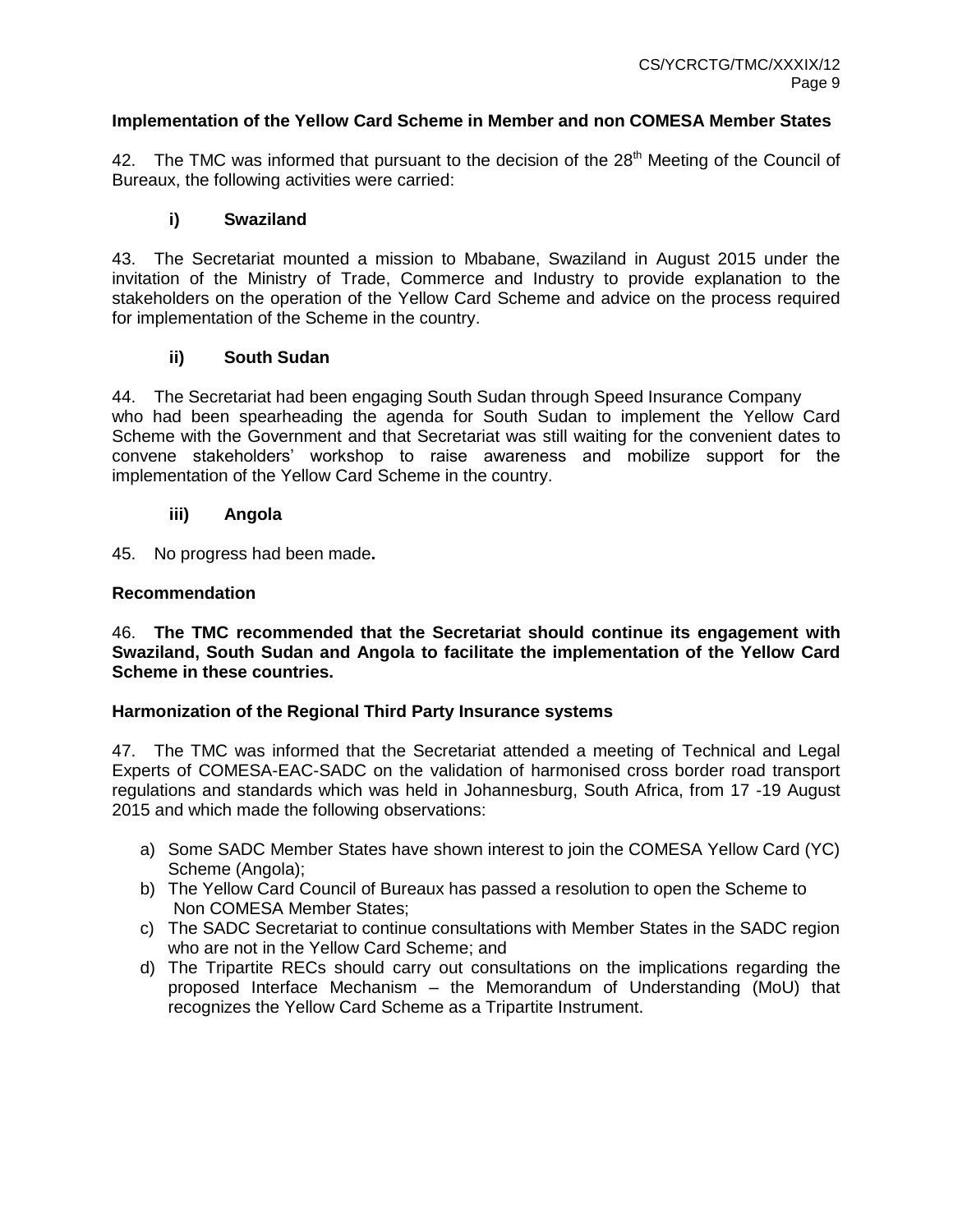#### **Recommendation**

48. **The Secretariat should continue its engagement with SADC to harmonize Yellow Card as the Cross Border Third Party Insurance Scheme in COMESA-EAC-SADC region.**

#### **Renewal of the Reinsurance Pool Management Agreement**

49. The TMC was informed that pursuant to the decisions of the  $26<sup>th</sup>$  Meeting of the Council of Bureaux, the Contract of the Reinsurance Pool Management Agreement was renewed for a further three years period effective from  $1<sup>st</sup>$  July 2012 at a 10% Management fee and that the Reinsurance Agreement had expired on 30<sup>th</sup> June 2015.

#### **Recommendation**

50. **The TMC having considered the satisfactory performance of the Pool Managers over the years in recorded marked growth in gross premium income, reserve funds and total assets of the Reinsurance Pool, recommended to the 29th Meeting of the Council of Bureaux the following:** 

- **a) the Management Agreement with ZEP–RE as Managers of the Reinsurance Pool of the Yellow Card Scheme be renewed for a further period of three year from expiry;1st July 2015 on existing terms and conditions,**
- **b) the Management Agreement renewal be subject to contract based performance and the Pool Managers should submit their annual work plan to the meeting of the TMC which is convened during the first half of the year; and**
- **c) The Secretariat to issue an official letter on the renewal of the Management Agreement to the Pool Managers**

#### **Renewal of the printing agreement**

51. The TMC was informed that the current Printing Agreement between Taws Security Printers was renewed by the 26<sup>th</sup> Meeting of the Council of Bureaux, for a further period of three (3) years effective from  $1<sup>st</sup>$  January 2013 at a printing price of US\$7.00 per book/pad was expiring on 31<sup>st</sup> December 2015.

#### **Recommendations**

52. **Taking into account the satisfactory performance of the Printers, Taws Security Printers Ltd. during the last three years and until the Yellow Card adopt a computer generated/printable Yellow Card system, the TMC to recommend to the 29th Meeting of the Council of Bureaux that the Printing Agreement with Taws Security Printers be renewed for a further period of three years from expiry effective from 1st January 2016 on existing terms and conditions. The TMC further recommended that the Secretariat to issue an official letter on the renewal of the Printing Agreement to Taws Security Printers Ltd**.

#### **Administrative Matters**

#### **Mrs. Brenda Chizyuka**

53. The TMC was informed that the Secretary General wrote to Mrs. Chizyuka giving her a notice of non-renewal of her contract which expires on  $30<sup>th</sup>$  September 2015, on the basis of the Medical Board's recommendation that she would not be able to work on medical reasons. Mrs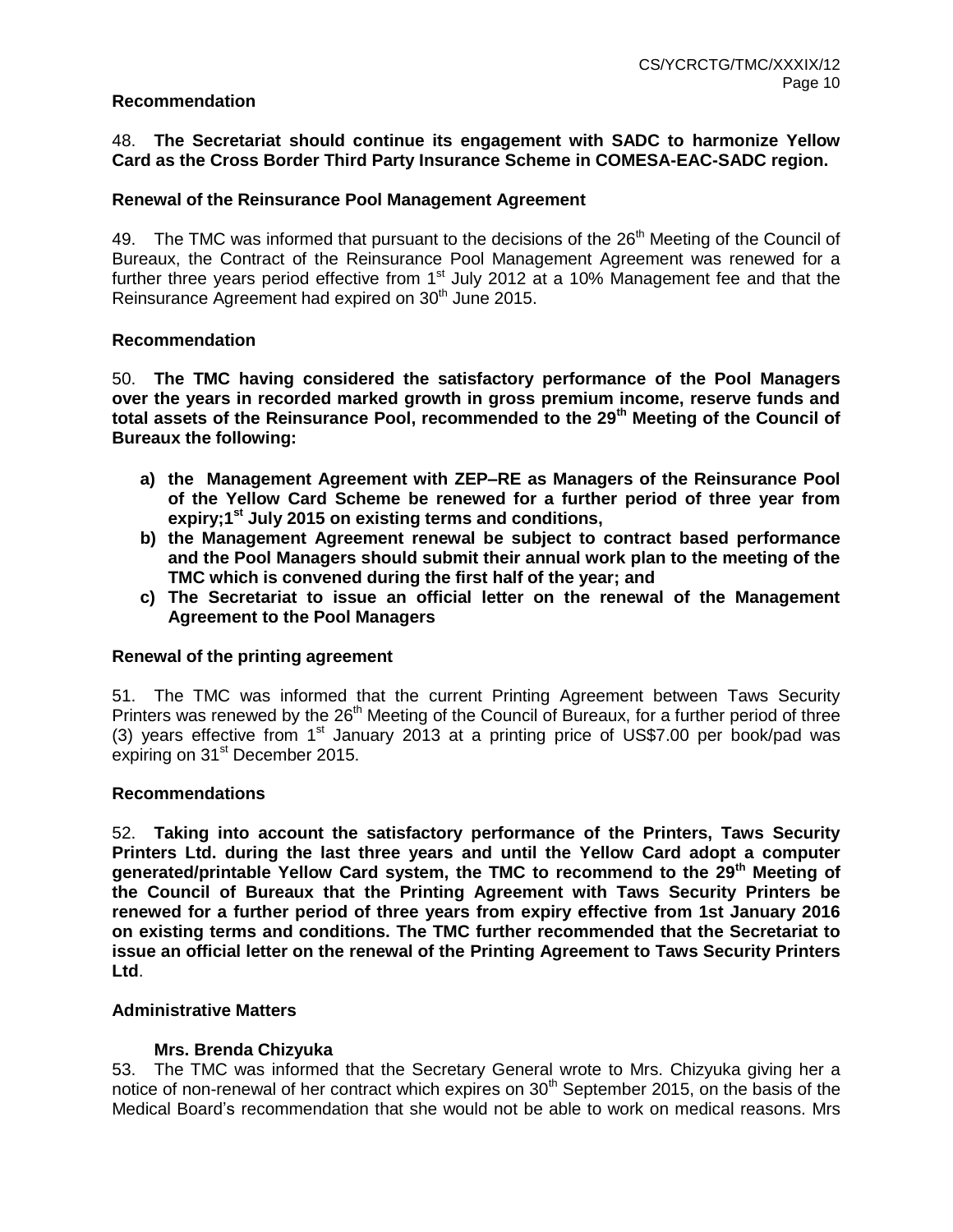Chizyuka expressed her thanks to the TMC and Council of Bureaux for the unreserved financial support given to her during her illness, treatment and recuperations.

## **Recommendation**

54. **The TMC recommended that the Secretariat should recruit an Administrative Assistant for the Council of Bureaux of the Yellow Card Scheme at the earliest possible time.**

### **Budget contribution**

55. The TMC was informed that the National Bureaux of DR Congo, Djibouti and Tanzania remitted their shares of budget contributions for 2014/15 and Uganda made a partial payment. The National Bureaux of Malawi, Sudan and Rwanda had not paid their shares of budget contributions to the Council of Bureaux despite sending them several reminders.

56. The TMC was further informed of the efforts made by Secretariat to make Sudan pay their outstanding budget contributions through the COMESA Court of Justice.

#### **Recommendations**

57. **In view of the above, the TMC recommended as follows:**

- **a) The National Bureaux of Uganda and Rwanda should settle their outstanding budget contribution for the year 2014/15 at the earliest possible time preferably before the end of September, 2015;**
- **b) The Secretariat should continue engaging the National Bureaux of Sudan and Malawi to obtain their commitment with proposals on how they would start liquidating their financial obligations to the Yellow Card Scheme; and**
- **c) The TMC should consider the issue of deficit in the Council of Bureaux budget caused by non-payment by the National Bureaux of Sudan and Malawi, as the deficit affects the Secretariat in fulfilling its contractual obligations and carrying out its annual activities.**

**Progress report of the Pool Managers on the operations of the Yellow Card Reinsurance Pool** *(Agenda item 4)*

58. A representative of the Pool Managers presented document number CS/YCRCTG/TMC/XXXIX/3: Progress Report on the operations of the Yellow Card Reinsurance Pool as at 31<sup>st</sup> July 2015 and the highlights of the presentation were as follows:

#### **Premium returns**

59. On the premium returns, the TMC was informed that the premium booked by the Pool for the period under review on the Pool Manager's 30% share was US\$ 1,833,951 representing an increase of 1.55% compared to US\$ 1,805,505 recorded during the same period in 2014. The TMC was also informed that the marginal increase was attributed to the delays by National Bureaux in submission of premium returns and depreciation of local currencies against the US dollar. The summary of written premiums by each National Bureau is shown in table I, Annex I.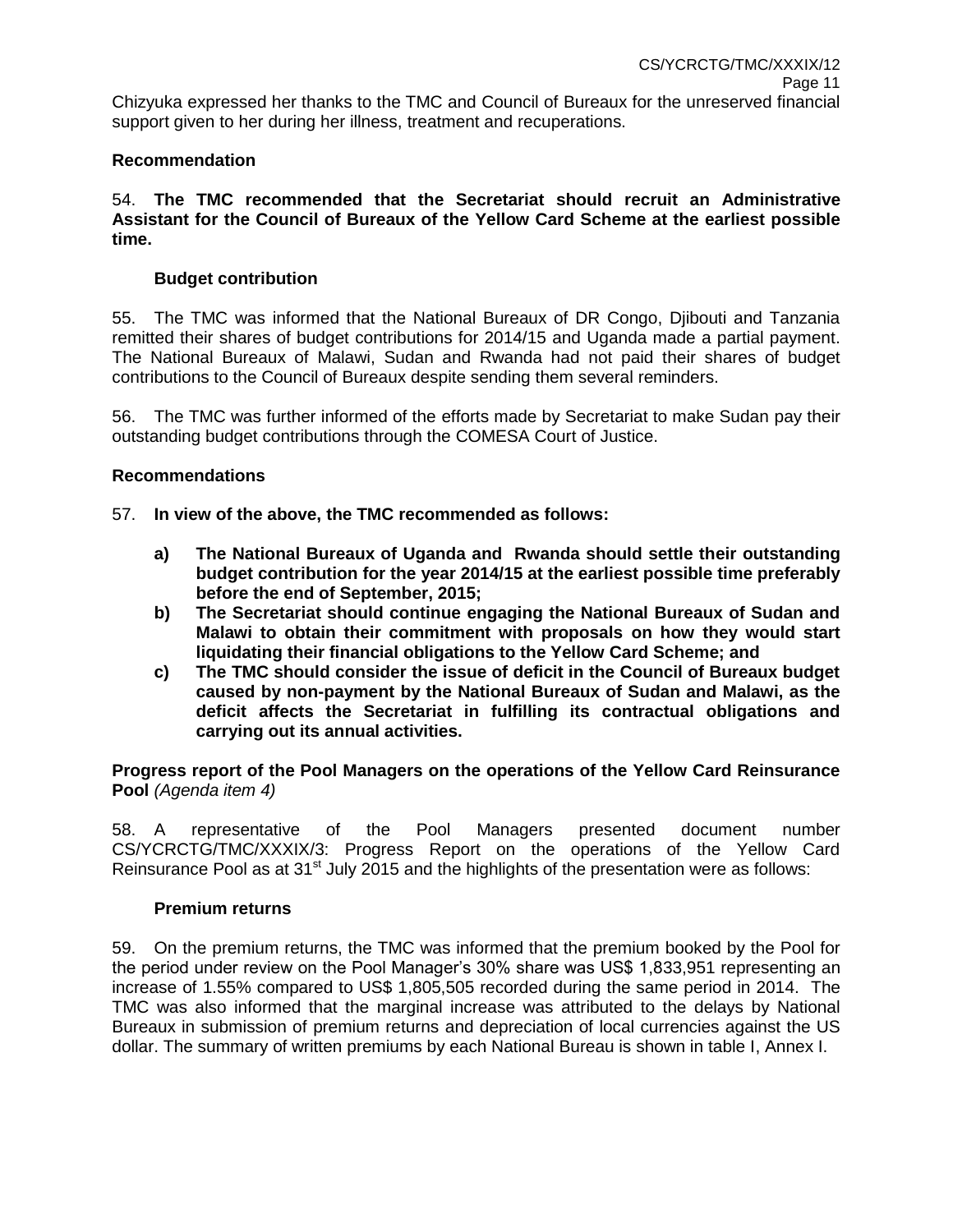60. The TMC was informed that most returns received were submitted in the month of August, days before the TMC meeting and National Bureaux were not submitting their returns within the prescribed monthly submissions.

## **Premium collection**

61. The TMC noted the status of premium collection as shown in table below:

|                                | <b>Jul-15</b> | <b>Jul-14</b> | <b>Jul-13</b> |  |
|--------------------------------|---------------|---------------|---------------|--|
| <b>National Issuing Bureau</b> | <b>USD</b>    | <b>USD</b>    | <b>USD</b>    |  |
| Kenya                          | 574,679.81    | 528,694.78    | 258,921.57    |  |
| Ethiopia                       | 271,978.06    | 187,641.73    | 256,793.79    |  |
| Zimbabwe                       | 161,645.10    | 220,046.28    | 70,897.90     |  |
| Zambia                         | 123,173.16    | 111,641.93    |               |  |
| Burundi                        | 112,738.72    | 93,773.16     | 25,875.52     |  |
| Djibouti                       | 87,005.88     | 108,893.58    | 2,024.13      |  |
| Uganda                         | 78,541.00     | 230,372.00    | 44,838.00     |  |
| D R Congo                      | 72,545.00     | 77,000.00     | 168,186.19    |  |
| Tanzania                       | 48,806.38     | 144,795.19    | 57,238.12     |  |
| Rwanda                         | 15,071.92     | 38,348.02     | 72,041.11     |  |
| Malawi                         | 0             | 21,805.98     |               |  |
| Totals                         | 1,546,185.03  | 1,763,012.65  | 956,816.33    |  |

#### **Table II Premium Collections 2015, 2014 & 2013**

62. In the discussion that followed:

- a) The National Bureau of Djibouti informed the meeting that returns submitted and remittance effected were not reflected in the report; and
- b) The National Bureau of Burundi informed the meeting that they had not received debt notes to enable them to process remittance of returns to the Pool.

#### **Recommendations**

63. **The TMC expressed concern on the late submission and remittances of Pool Returns and recommended as follows:**

- **a) The Pool Managers should make follow up with National Bureaux to collect all outstanding Pool Returns;**
- **b) National Bureaux should submit their returns and Settle premium remittances on time as prescribed in the operations Manual;**
- **c) National Bureaux should take measures on primary Insurance companies who fail to submit their returns and settle remittance on time, as provided in the operations manual; and**
- **d) National Bureaux should embrace and implement the YC-MIS in their day to day operations of the Yellow Card Scheme**.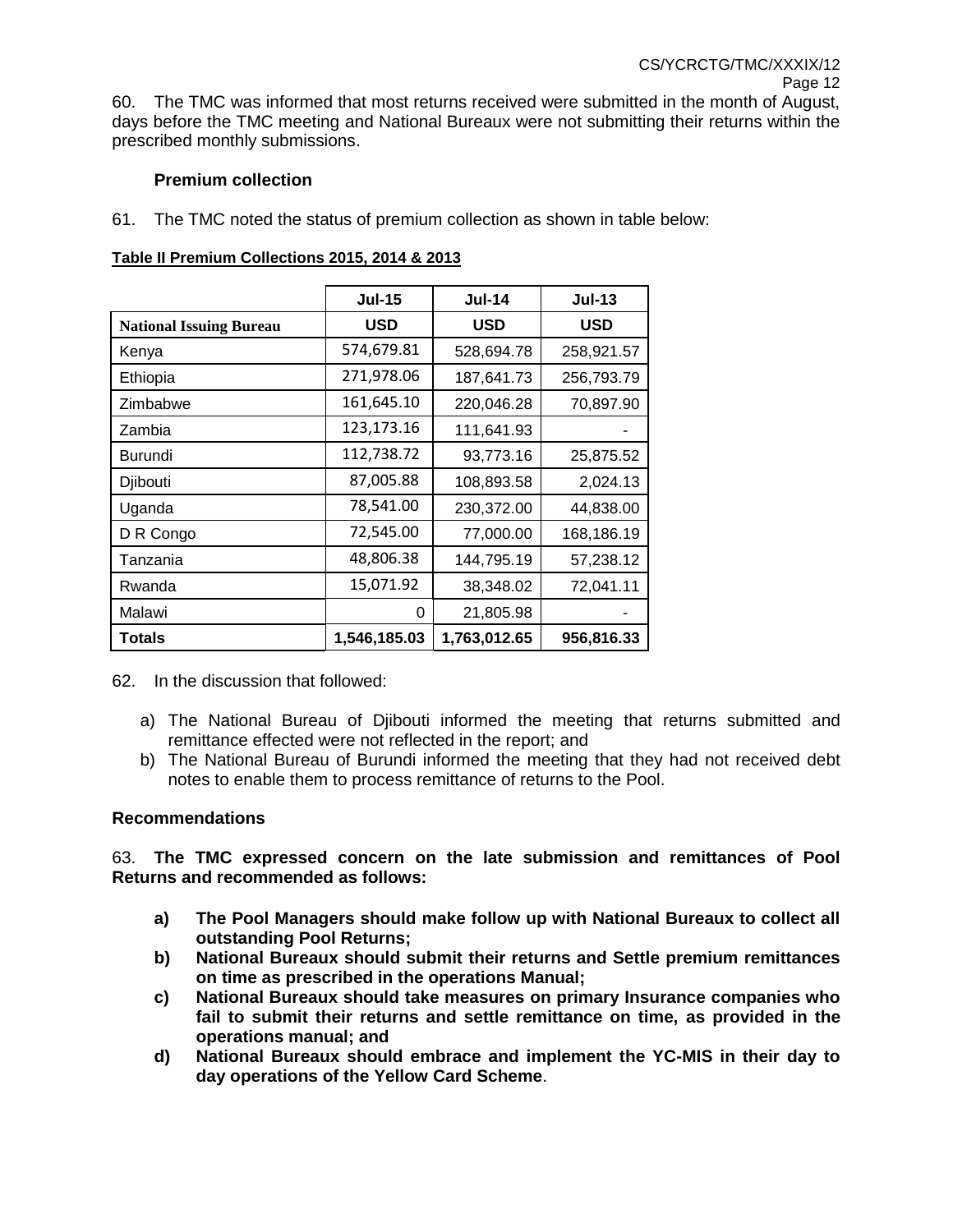## **Settlement of Inter-Bureaux & Pool Claims**

64. On settlement of Inter–Bureaux and Pool Claims, the TMC was informed as follows**:** 

## **i) Inter-Bureaux Claims**

65. The amount owed to the Pool as at  $31<sup>st</sup>$  July 2015 amounted to US\$ 883,967 compared to the outstanding of US\$660,394 as at 31 $^{\text{st}}$  December 2014 as shown in the schedule below.

#### **Table II**

|                | <b>Issuing Bureau</b> | <b>Handling Bureau</b> | <b>Jul-15</b> | <b>Dec-14</b> |
|----------------|-----------------------|------------------------|---------------|---------------|
|                |                       |                        | US\$          | US\$          |
| 1              | N.B.Ethiopia          | N.B.Djibouti           | 515,533       | 231,216       |
|                |                       |                        | 515,533       | 231,216       |
| $\overline{2}$ | N.B.Djibouti          | N.B.Ethiopia           | 6,814         | 6,814         |
|                |                       |                        | 6,814         | 6,814         |
| 3              | N.B.Kenya             | N.B.Rwanda             | 7,872         | 7,872         |
|                | N.B.Kenya             | N.B.Uganda             | 50,553        | 78,552        |
|                |                       |                        | 58,425        | 86,424        |
| $\overline{4}$ | N.B.Rwanda            | N.B.Burundi            | 7,513         | 7,513         |
|                | N.B.Rwanda            | N.B.Uganda             | 39,798        | 39,798        |
|                |                       |                        | 47,311        | 47,311        |
| 5              | N.B.Uganda            | N.B.Burundi            | 58,692        | 58,692        |
|                | N.B.Uganda            | N.B.Kenya              | 6,534         | 6,534         |
|                | N.B.Uganda            | N.B.Rwanda             | 29,675        | 62,364        |
|                |                       |                        | 94,901        | 127,590       |
| 6              | N.B.Zambia            | N.B.Kenya              | 7,292         | 7,292         |
|                |                       |                        | 7,292         | 7,292         |
| $\overline{7}$ | N.B.Tanzania          | N.B.Burundi            | 16,168        | 16,168        |
|                | N.B.Tanzania          | N.B.Uganda             | 2,677         | 2,677         |
|                | N.B.Tanzania          | N.B.Rwanda             | 24,261        | 45,730        |
|                |                       |                        | 43,106        | 64,575        |
| 8              | N.B.Burundi           | N.B.Uganda             | 16,391        | 16,391        |
|                | N.B.Burundi           | N.B.Rwanda             | 60,341        | 38,928        |
|                |                       |                        | 76,732        | 55,219        |
| 9              | N.B. DR Congo         | N.B.Burundi            | 13,981        | 13,981        |
|                | N.B. DR Congo         | N.B.Rwanda             | 19,872        | 19,872        |
|                |                       |                        | 33,853        | 33,853        |
|                | Sub-Total             |                        | 883,967.00    | 660,394       |
|                | Provision for bad     |                        | (415, 541)    | (331, 204)    |
|                | and doubtful debts    |                        |               |               |
|                | <b>TOTAL</b>          |                        | 468,426       | 329,190       |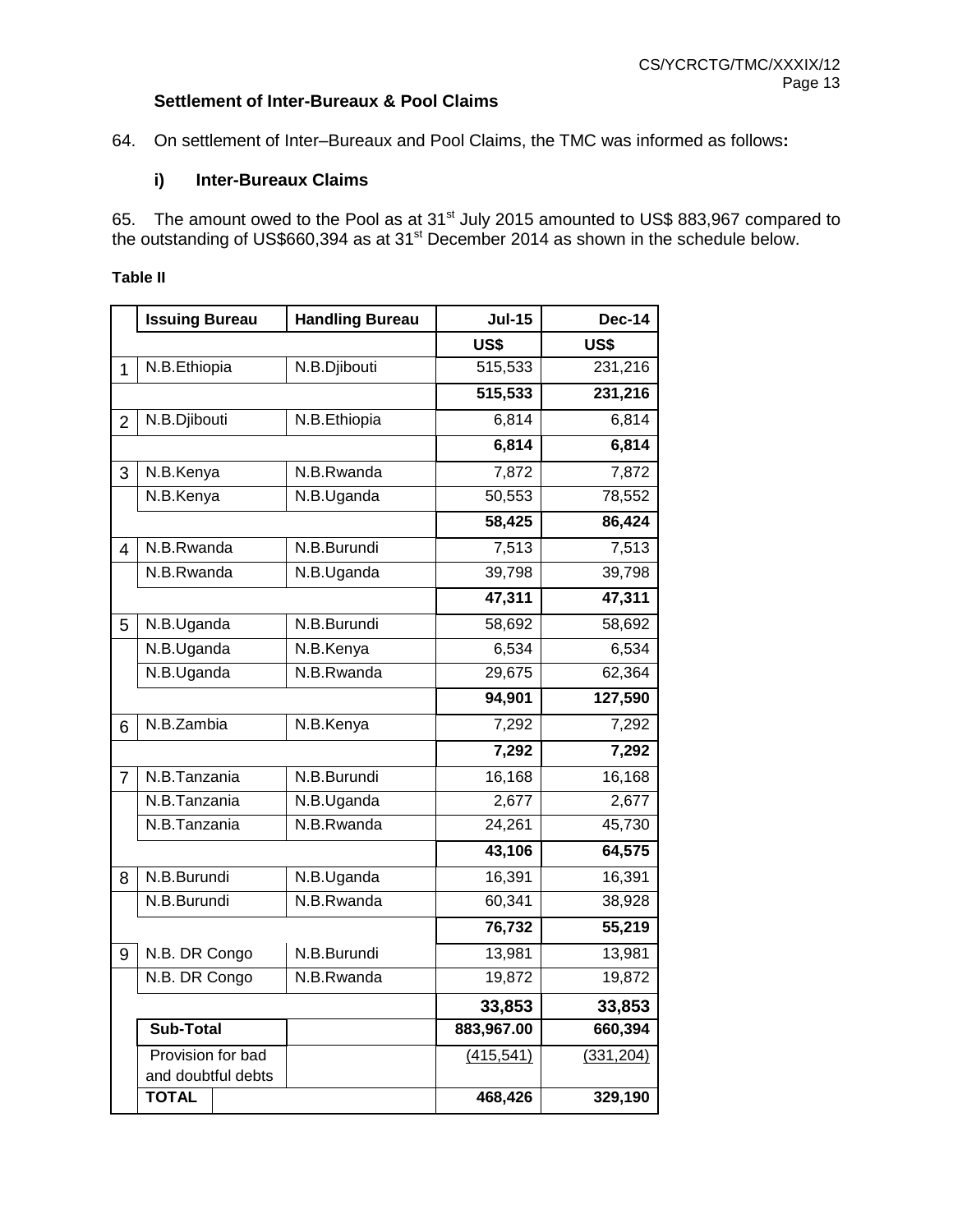66. The meeting was informed that following efforts made by the Pool Manager, the National Bureau Ethiopia remitted US\$271,978 and US\$184,729.84 in July and August 2015 respectively, the National Bureau of Kenya remitted US\$574,580 and the National Bureau of Tanzania US\$48,808.

### **Recommendations**

## 67. **The TMC recommended that:**

- **a) concerned Issuing National Bureaux listed in the table II above should refund the outstanding claim amount due to the Pool by 30th September 2015; and**
- **b) the Pool Manager should make follow ups with the National Bureaux to collect the outstanding claims amount due to the Pool.**

### **ii) Pool Claims**

68. The Pool had handled large claims since inception to-date amounting to US\$13,136,146 on behalf of issuing Bureaux out of which US\$4,042,363 was Pool's share and US\$ 9,093,782 was recoverable from the Reinsurers as in schedule below:

| <b>STATUS</b> | <b>Number of</b><br><b>Claims</b> | Total         | <b>Retained</b> | Retro        |
|---------------|-----------------------------------|---------------|-----------------|--------------|
| Outstanding   | 257                               | 8,134,872.52  | 2,177,339.93    | 5,957,532.59 |
| Settled       | 153                               | 5,001,273.90  | 1.865.023.97    | 3,136,249.93 |
| <b>TOTAL</b>  | 410                               | 13,136,146.42 | 4,042,363.90    | 9,093,782.52 |

 $U \cap D \cup U \neq \emptyset$ 

69. Regarding large claims the TMC was informed that Uganda and Djibouti had generated 40% and 29% respectively of the total claims incurred.

70. The TMC was further informed that the Pool Managers were processing settlement of claims to the national Bureaux as follows:

- a) Four claims amounting US\$100,262.81 to the National Bureau of Djibouti; and
- b) Six claims amounting US\$223,445 to the National Bureau of Burundi

71. The TMC was also informed that:

- a). The National Bureau of Burundi had submitted five claims amounting US\$128,842 in 2014;
- b) The National Bureau of Kenya had submitted eight claims mounting US\$345,425 for reimbursement; and
- c) The National Bureau of Rwanda submitted six claims amounting US\$245,089
- 72. With regard to challenges faced by the Pool, the TMC was informed that:
	- a) Most National Bureaux apply different rates of exchange and not the ruling rates at the time of settlement of the claims;
	- b) Non submission of adequate claims supporting documents; and
	- c) Delays in notification of claims and reporting losses.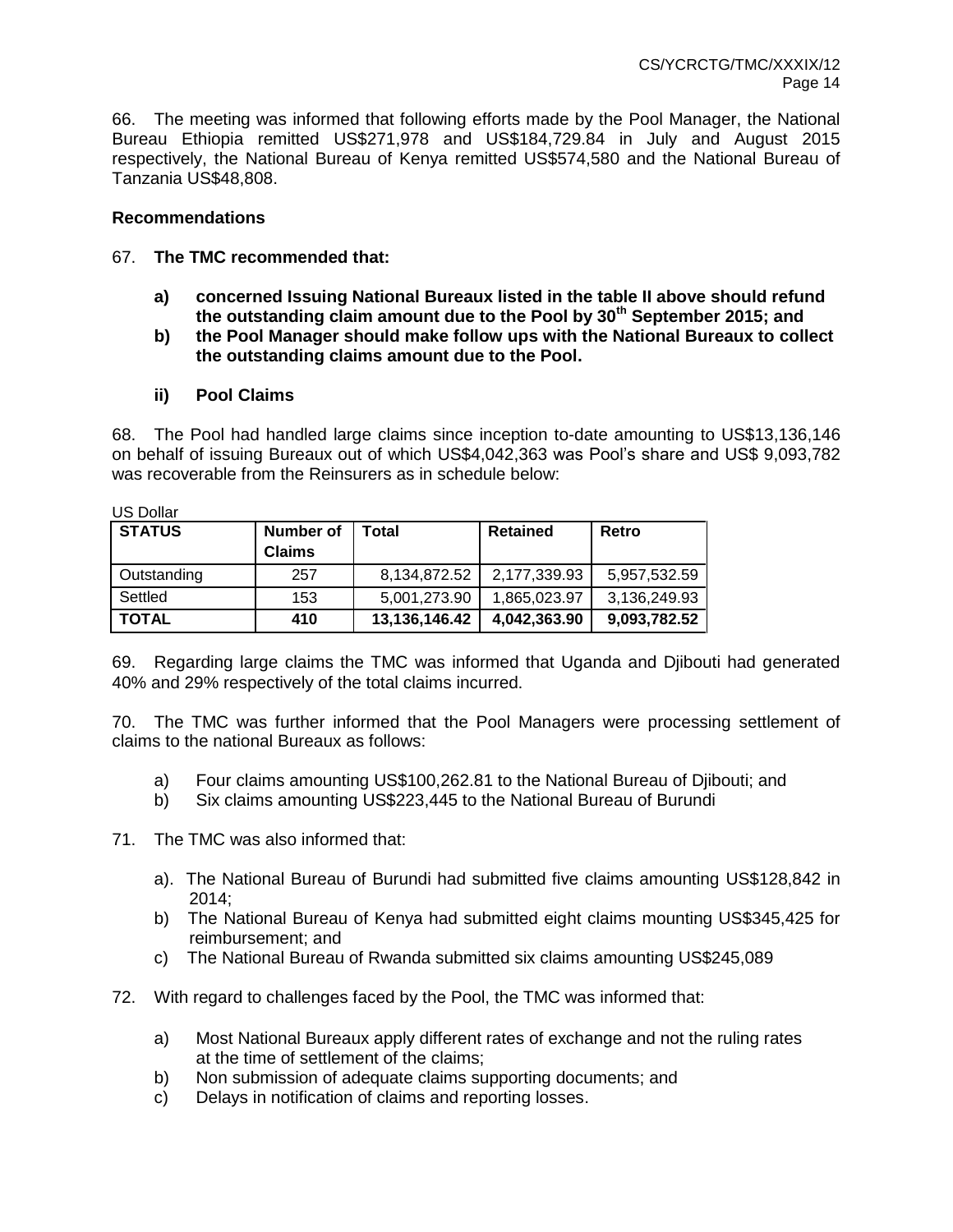#### **Recommendation**

#### 73. **The TMC recommended that National Bureaux should adhere to the directives of the Council of Bureaux and policy and procedures of the operations of the Yellow Card scheme in terms of applying rates of exchange for claims settlement and submission of claims supporting documents and immediate notification of claims.**

74. Regarding the collection of Excess of Loss premium, the TMC commended that the National Bureaux of Kenya, Tanzania, Ethiopia, Uganda and Zimbabwe for the progress made in setting outstanding XL premium and urged those who had not done so to settle without further delays**.** 

## **Reinsurance Pool Financial Highlights as at 31st July 2015** *(Agenda item 5)*

75. The Pool Managers presented document number CS/YCRCTG/TMC/XXXIX/4: Reinsurance Pool Financial Highlights as at 31<sup>st</sup> July 2015. In their presentation, the Managers informed the meeting that for the period under review the Pool had recorded a Gross Premium Income of US\$1,833,951 representing an increase of 1.6% over the figure reported for 31<sup>st</sup> July 2014, which was US\$1,805,505. The highlights of the developments, specifically on the Gross Premium Income, Reserve Fund, Total Assets, Capacity Subscription and Short Term Investments for the seven (7) months period were presented as follows:

76. The financial highlights as at  $31<sup>st</sup>$  July 2015

|                         | <b>July 2015</b><br>US\$ | Growth<br>$\frac{6}{9}$ | <b>July 2014</b><br>US\$ | Growth<br>$\frac{6}{6}$ | <b>July 2013</b><br>US\$ |
|-------------------------|--------------------------|-------------------------|--------------------------|-------------------------|--------------------------|
| Gross premium<br>income | 1,833,951                | 1.6                     | 1,805,505                | 51.1                    | 1,194,933                |
| Reserve fund            | 6,475,850                | 16.9                    | 5,540,237                | 8.8                     | 5,092,413                |
| Total assets            | 11,738,053               | 22.4                    | 9,590,902                | 14.6                    | 8,368,407                |
| Capacity subscription   | 250,000                  | (9.1)                   | 275,000                  |                         | 275,000                  |
| Short-term investments  | 9,023,819                | 9.5                     | 8,243,540                | 43.3                    | 5,752,483                |

77. The meeting noted the marginal progress made with concern and urged the Pool Managers to formulate strategies that would entail prompt return submission and remittances by the National Bureaux.

#### **Recommendations**

- 78. **The TMC recommended that:**
	- **a) The provision for bad and doubtful debts should be reconsidered as the debts in question were collectable; and**
	- **b) The Pool Managers should submit an updated Pool Financial highlights to the next meeting of the Council of Bureaux by including tables left out.**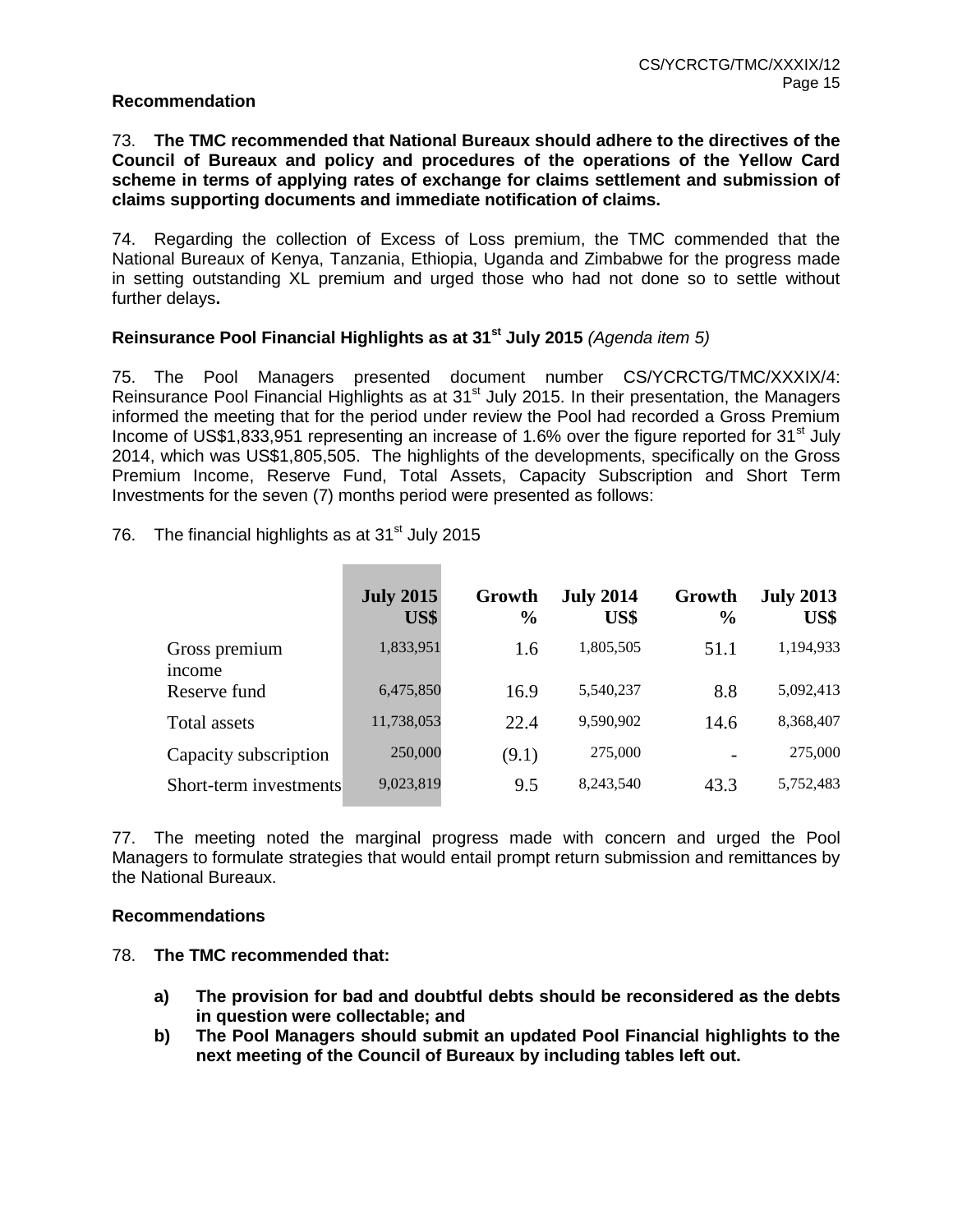#### **Pool Managers' Report and Financial Statement, Year ended 31st December 2014** (*Agenda item 6)*

79. The representative of the Pool Managers presented to the TMC document number CS/YCRCTG/TMC/XXXIX/5: COMESA Yellow Card Reinsurance Pool Managers' Report and Financial Statement as 31<sup>st</sup> December 2014. The Pool Managers presented the audited Annual Report and Accounts for year 2014, in line with Article 6, item 4(d) of the Constitution of the COMESA Yellow Card Reinsurance Pool. In doing so, they gave the highlights of Manager's Report and independent auditors report on the financial statement for year ended 31st December 2014 and pointed out that:

- i) The Pool recorded a Gross Premium Income of US\$ 2,806,755 during the period ended  $31<sup>st</sup>$  December 2014, which shows an increase of 29% over the corresponding figure of US\$ 2,181,034 generated in 2013;
- ii) The National Bureaux of Kenya, Uganda and Ethiopia generated the highest premium Iincome, 29%, 17% and 12% respectively;
- iii) The volume of investment increased to \$8,623,444 in 2014 from \$6,919,090 in 2013; and the income realized from Investment during 2014 was \$271,337;
- iv) The cost of the excess of loss cover for the year 2014 is US\$ 368,550 compared to US\$ 245,700 incurred in 2013. The cost of 1<sup>st</sup>,  $2^{nd}$  & 3<sup>rd</sup> layers was incurred by the Pool in conformity with the 25<sup>th</sup> Council of Bureaux decision; and
- v) The Pool Management fee incurred for the fiscal period was \$280,675.

## **Recommendations**

80. The TMC meeting received the External Auditors' Report and agreed to recommend to the Council of Bureaux the following:

- **a) the retiring Auditors, Deloitte & Touche, who served for more than three terms, expressed their interest to continue in office for the next financial year at the same fee of US\$5500 be appointed as External Auditors for a further period of one Year, i.e for the year ending 2015 as the Auditors' service to ZEP-RE had been extended for a further period of one year (refer Article 6.4(i) of the Pool Constitution);**
- **b) the new auditors should be appointed for the year 2015; and**
- **c) the audited accounts be submitted for consideration and approval, as provided in Article 6 item 4 (d) and (f) of the Constitution of the COMESA Yellow Card Reinsurance Pool.**

## **Management letter**

81. The Pool Managers further presented the Management letter of the External Auditors: Deloitte and Touche, addressed to the Technical Management Committee. The Committee considered the issues raised by the external Auditors which included underwriting income completeness, unallocated receipts of receivables, long outstanding balances and bad debts provisional policy.

## **Recommendations**

## 82. **The TMC recommended that the Pool Managers should:**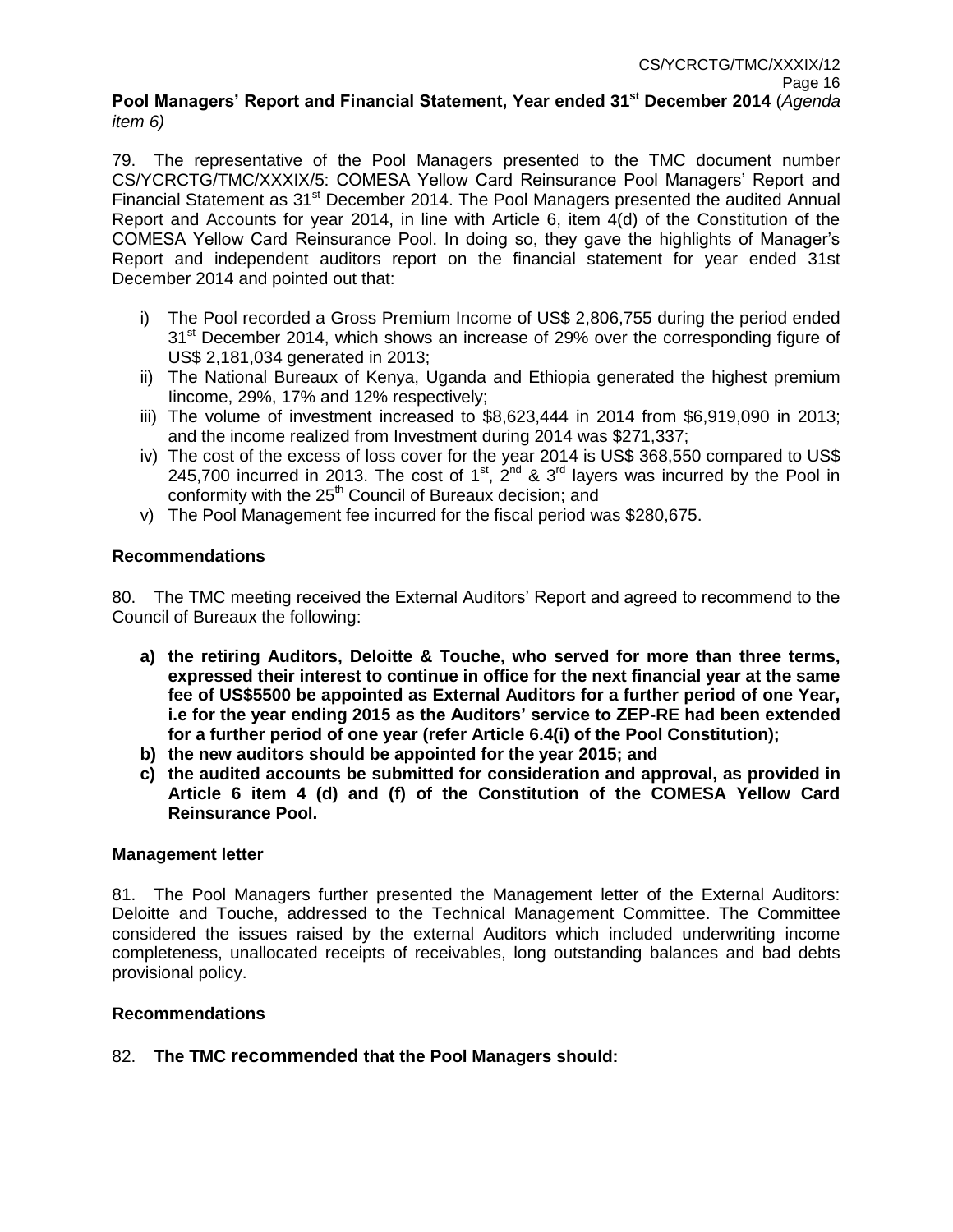- **a) implement the specific recommendations made on underwriting income completeness;**
- **b) visit National Bureaux and exert efforts to resolve the following risk and issues observed by the External Auditors:**
	- **i. unallocated or unmatched receipts in receivables;**
	- **ii. claims recoveries from ( Retro –Debtors ); and**
	- **iii. Inter –Bureaux debts.**
- **c) report progress made in addressing issues indicated in item b) above to the next meeting of the Council of Bureaux**.

## **Report on the 3rd Workshop of the National Coordinators of the Yellow Card Scheme** *(Agenda item 7)*

83. The Secretariat presented document No. CS/YCRCTG/YCC/III/11: Report of the 3<sup>rd</sup> Workshop of the National Coordinators of the Yellow Card Scheme for views and comments. In doing so, the Secretariat drew the attention of the Meeting to the major changes recommended by the Workshop on the administration and operations of the Yellow Card scheme among others the following:

- a) The empowerment of the Technical Management Committee (TMC) to oversee the overall administrative and operational matters of the Yellow Card Scheme in the COMESA Region. The additional authorities included the following:
	- i. To review the performance of the Pool Managers according to the approved annual work program;
	- ii. To monitor National Bureaux performance and give directives; receive and review annual financial performance reports submitted to the MC by National Bureaux;
	- iii. To allocate funds, not exceeding US\$100,000 from the Pool for activities that would facilitate the growth of Yellow Card Scheme; and
	- iv. To consider and give guidance on claims issues where matters have failed to be amicably resolved through bilateral discussions and intervention of the Secretariat and Pool Managers.
- b) The Clearing House Facility be limited to US\$50,000 per issuing Bureau on Inter-Bureaux Claims (Claims below \$15,000);
- c) Increase on Premium Cession payable to the Pool from 30% to 40%; and
- d) Change the \$15,000 Claim franchise to deductible.

84. In the discussions that followed, the TMC recommended that the Clearing House Facility limit be revised to US\$100,000

85. During the discussion, the delegate from the National Bureau of Djibouti expressed concern on the recommended limit of US\$100,000 for the Clearing House Facility per issuing Bureau on Inter- Bureau Claims (claims less than UD\$15,000) as such limit would hinder the National Bureau of Djibouti capacity to pay claims on time.

86. In response to the concern raised by the National Bureau of Djibouti it was explained as follows

a) The limit only applies to small Inter-Bureaux claims that are below US\$15,000 and this would not affect the National Bureau capacity to handle and pay big claims;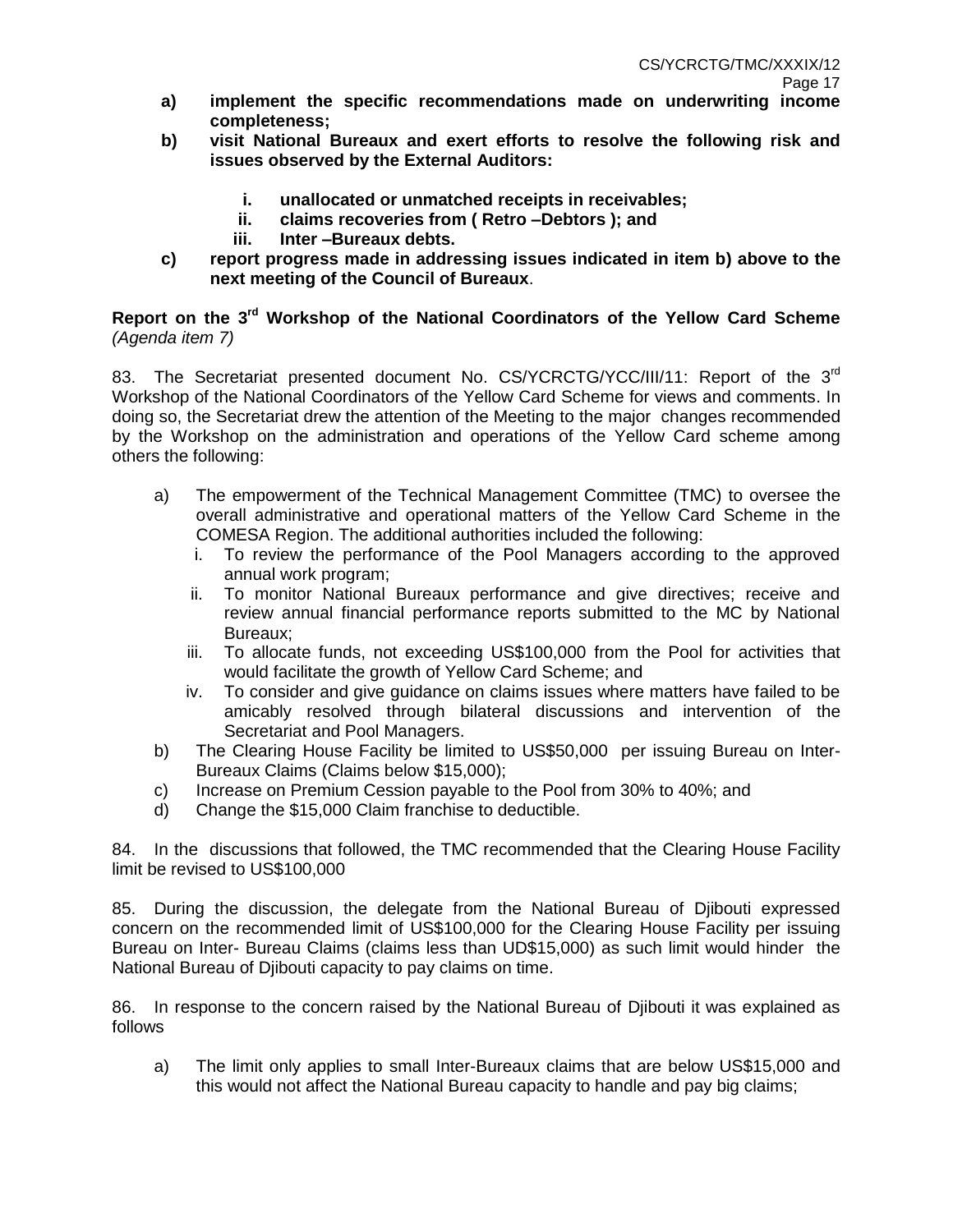- b) The limit recommended was to regulate the credit facilities for inter bureau claims and reduce abuse of the use of the facility and result in denying the Pool resources by not refunding it on time, the huge amount of claims reimbursement paid on behalf of the Issuing National Bureaux; and
- c) To maintain fairness and win –win arrangement in the Yellow Card Scheme.

#### **Recommendations**

87. **After a lengthy discussion, the TMC recommended that the report of the 3rd Workshop of the Coordinators of the Yellow Card Scheme, Annex II, with the amendments made, be presented to the meeting of the Council of Bureaux for consideration and adoption**.

### **Progress Report on the Implementation of the YC-MIS** *(Agenda item 8)*

88. A representative of the COMESA Secretariat presented document No CS/YCRCTG/TMC/XXXIX6: Progress Report on the Implementation of the enhanced YC-MIS. In doing so he recalled the decision of the 28th Meeting of the Council of Bureaux of the Yellow Card Scheme and the subsequent recommendations of the 38<sup>th</sup> TMC Meeting.

89. The TMC was informed that the enhanced YC-MIS was further presented to the  $3<sup>rd</sup>$ National Coordinators' Workshop to solicit for views and comments and accordingly the Workshop made comments and recommendations that were incorporated into the system.

90. The Meeting noted the progress made on the implementation of the enhanced YC-MIS and the activities carried out which included among others hosting enhancing the security of the YC-MIS on a dedicated server, figuration of Secure Site SSL Certificate and pilot testing of the enhanced YC-MIS in some selected National Bureaux, namely; Uganda, Tanzania, Zimbabwe and Zambia.

91. In the discussions that followed, the TMC urged the Secretariat to ensure that the deadlines on the implementation of the planned activities and cut-off date for going live be met.

#### **Recommendations**

- 92. **Having considered the report, the TMC recommended the following:** 
	- a) **National Bureaux should conduct trainings for the PICs in their respective countries on the applications of the enhanced YC-MIS between 7th to 25th September,2015;**
	- b) **Secretariat should finalize the debugging of the French version of the enhanced YC-MIS by 11th September, 2015 for final usage by users;**
	- c) **Secretariat should migrate the rest of the data from the old YC-MIS to the enhanced YC-MIS between 28th -29th September 2015;**
	- d) **The Secretariat should finalize the development of the prototype of integration of YC-MIS with other trade facilitation systems such as CVTFS and RCTG-MIS and present it to next Council of Bureau for consideration and adoption; and**
	- e) **Secretariat should deactivate the old YC-MIS on 30th September, 2015 and rollout the enhanced system on 1st October 2015**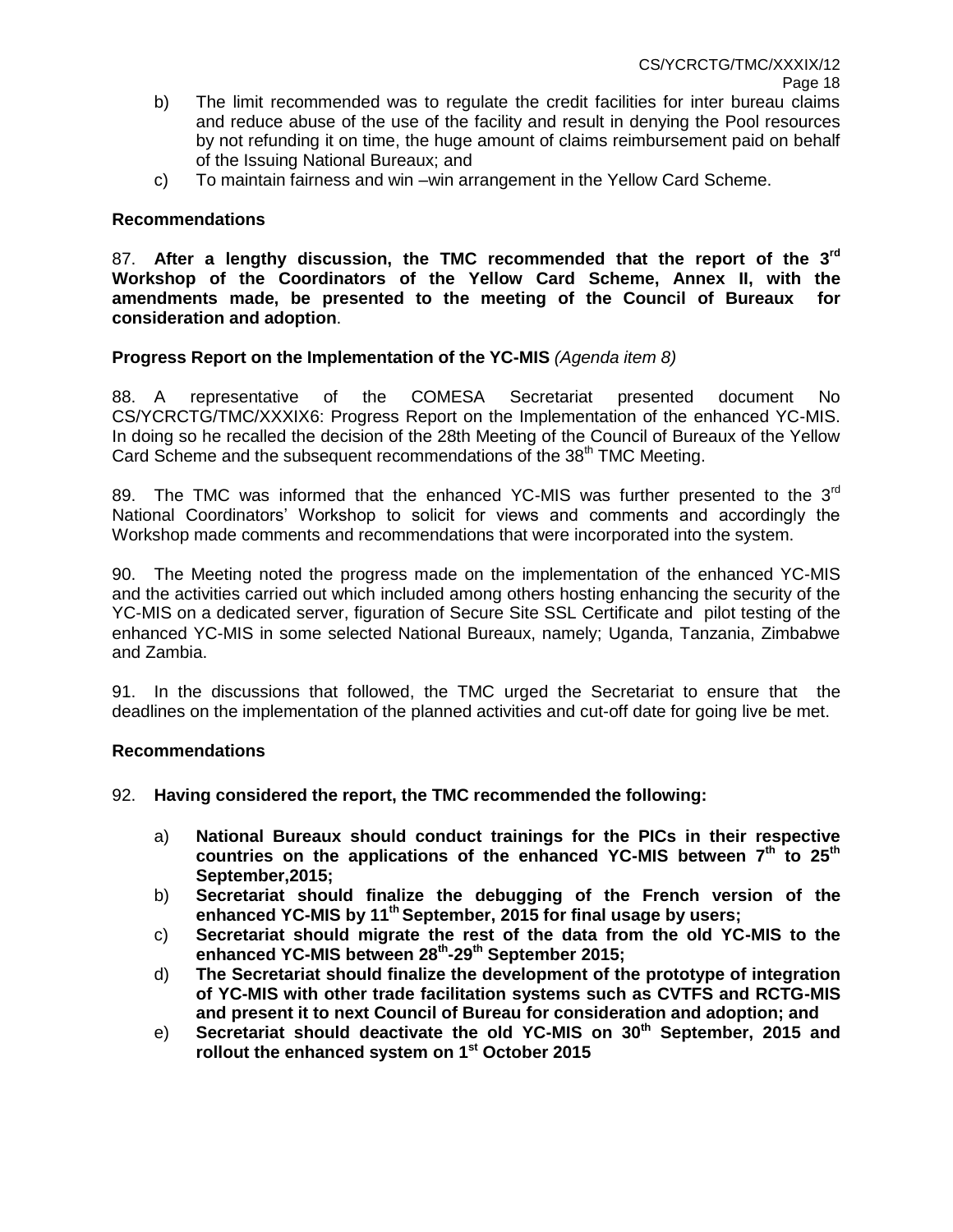## **Study Report on the low limits of third party liability and other issues affecting the operation of the Yellow Card Scheme** *(Agenda item 9)*

93. A representative of the Secretariat presented document No. CS/YCRCTG/TMC/XXXIX/8: Draft Study Report on the low limits of third party liability and other issues affecting the operation of the Yellow Card Scheme. He informed the TMC that the consultants had not yet completed the study and that the draft study report was presented for comments and view. He then invited the TMC and National Bureaux to provide their feed back to the Secretariat at the earliest possible time for consideration by the consultants. He further informed the TMC that the consultants would produce their final report by end of September 2015 and that the report would be presented to the Council of Bureaux for consideration.

94. In the discussion that ensued, the TMC observed that many National Bureaux had not provided the consultants the information requested and expressed concern on the ability of the consultants to produce a comprehensive report without adequate information.

## **Recommendations**

## 95. **The TMC recommended that:**

- **a) National Bureaux who have not provided the requested information to the Consultants should do so without further delay; and**
- **b) National Bureaux member of the TMC to provide their view and comments to the Secretariat at the earliest possible time.**

## **Draft Terms of Reference for the Recruitment of an IT Expert (P3) for the Yellow Card & Regional Customs Transit Guarantee Schemes** *(Agenda item 10)*

96. The Secretariat presented document no. CS/YCRTCG/TMC/XXXIX/10 Draft Terms of Reference for the Recruitment of an IT Expert (P3) for the Yellow Card and Regional Customs Transit Guarantee Schemes (YC-RCTG). He recalled the recommendation of the 38<sup>th</sup> Meeting of the TMC that recognizing the continuous task required to be performed on the YC-MIS, recommended that the post of IT Expert should be a regular post and the Terms of Reference and budget for the post be submitted to the next meeting of the Council of Bureaux for consideration and adoption. The terms of reference is attached as Annex III with this report.

#### **Recommendations**

97. **The TMC having considered the drafted Terms of Reference and annual budget (Annex III) to the report, recommended that:**

- **a) The drafted Terms of Reference and proposed budget for the recruitment of the IT Expert for the YC and RCTG MIS be presented for the adoption by the 29th Meeting of the Council of Bureaux;**
- **b) The Secretariat to process the recruitment of IT Experts, by advertising the post in all the member states through the National Bureaux; and**
- **c) Each National Bureau to submit list of applicants for the post to the Secretariat for evaluation and selection process.**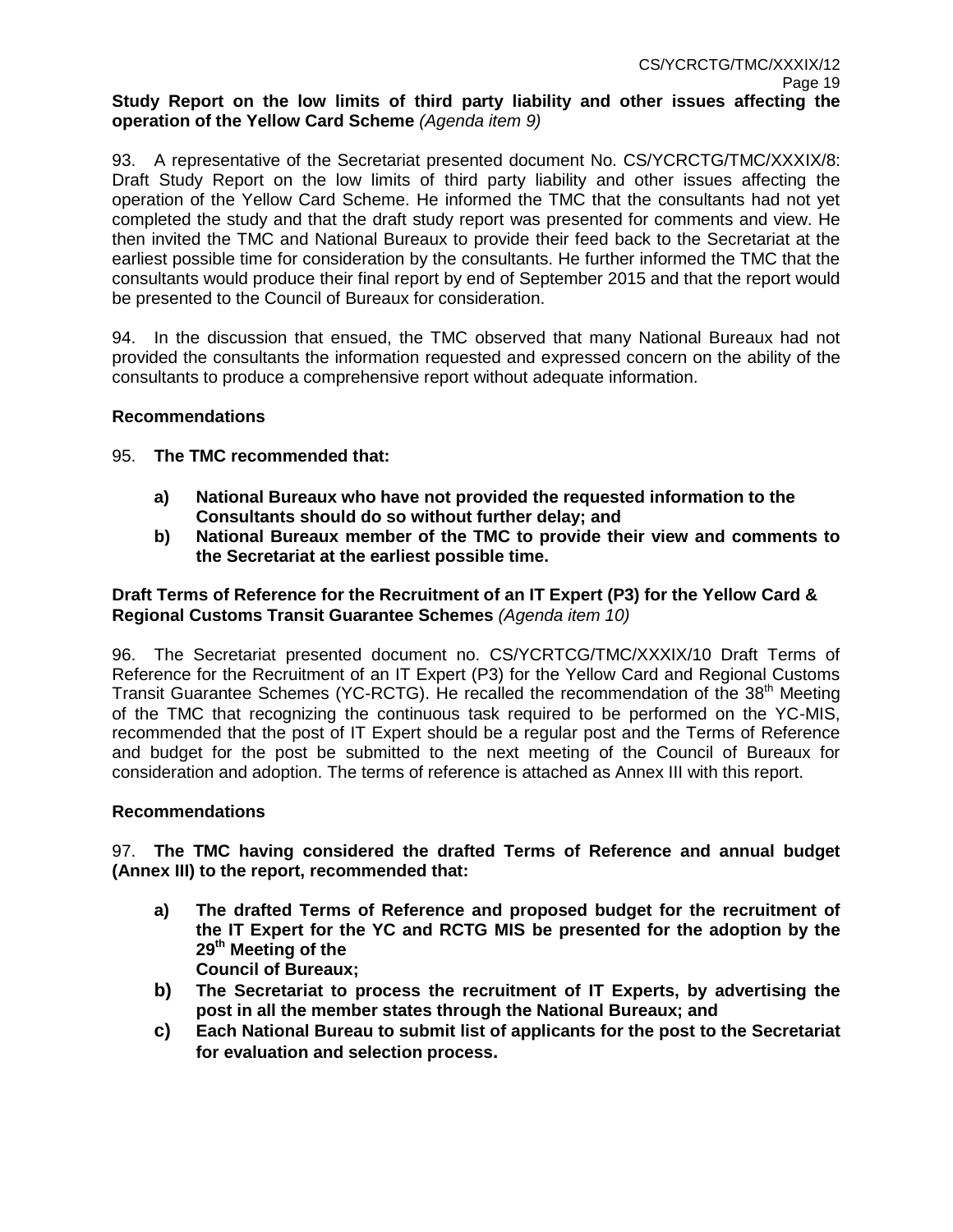### **Report on the draft financial statement of the Yellow Card Council of Bureaux for 2014/2015 fiscal year** *(Agenda item 10)*

98. A representative of the Secretariat presented document No. CS/YCRCTG/TMC/XXXIX/10: Draft Financial Statement of the Yellow Card Council of Bureaux for 2014/15 fiscal year. In doing so, the TMC was informed that the document was a draft and that the audit was still going on and that the final figures would be reflected in the final audited report. He then highlighted the income and expenditure statement, financial position, changes in accumulated funds and statement of cash flows.

### **Recommendation**

99. **The TMC noted the draft Financial Statement and recommended that the final audited statement with corrections be presented to the Council of Bureaux for consideration and adoption.**

**Draft proposed budget of the Yellow Card Council of Bureaux for 2015/2016** (*Agenda item 11)*

100. The Secretariat presented document No. CS/YCRCTG/TMC/XXXIX/11: Draft proposed budget of the Yellow Card Council of Bureaux for 2015/16. In the presentation, the Secretariat highlighted the status of income for 2014/15 and budget contributions for 2014/15 including arrears as at  $30<sup>th</sup>$  June 2015.

101. The TMC was informed that the increase in the proposed budget for the Yellow Card Council of Bureaux for the fiscal 2015/16 was due to the establishment of a regular position for an IT Expert for the YC-RCTG Schemes.

102. In the discussion that ensued, the TMC expressed concern on the increase in yearly budget contributions, as three National Bureaux had not been paying their contributions for quite long period and that the rest was left to carry the burden of the annual payment of budget contributions.

103. The delegate from Zimbabwe urged the Yellow Card Scheme membership to carry out an assessment on the accrued benefit analysis resulting from such budgetary increase and urged National Bureaux to finance budgetary increases aimed at increasing the growth of the Scheme.

104. The TMC discussed on extra -budgetary financing options including the following;

- a) To increase the Pool Cession from 30% to 40% and allocate 10% of the Reinsurance Pool cession received to support the annual budget of the Council of Bureaux of the Yellow Card Scheme; and
- b) To allocate between 10% to 20% of Reinsurance Pool annual profits to support the annual budget of the Council of Bureaux.

## **Recommendations**

#### 105. **The TMC recommended that**

**a) final proposed annual budget of the Council of Bureaux for the period 2015 to 2016 be presented to the 29th Meeting of the Council of Bureaux, and**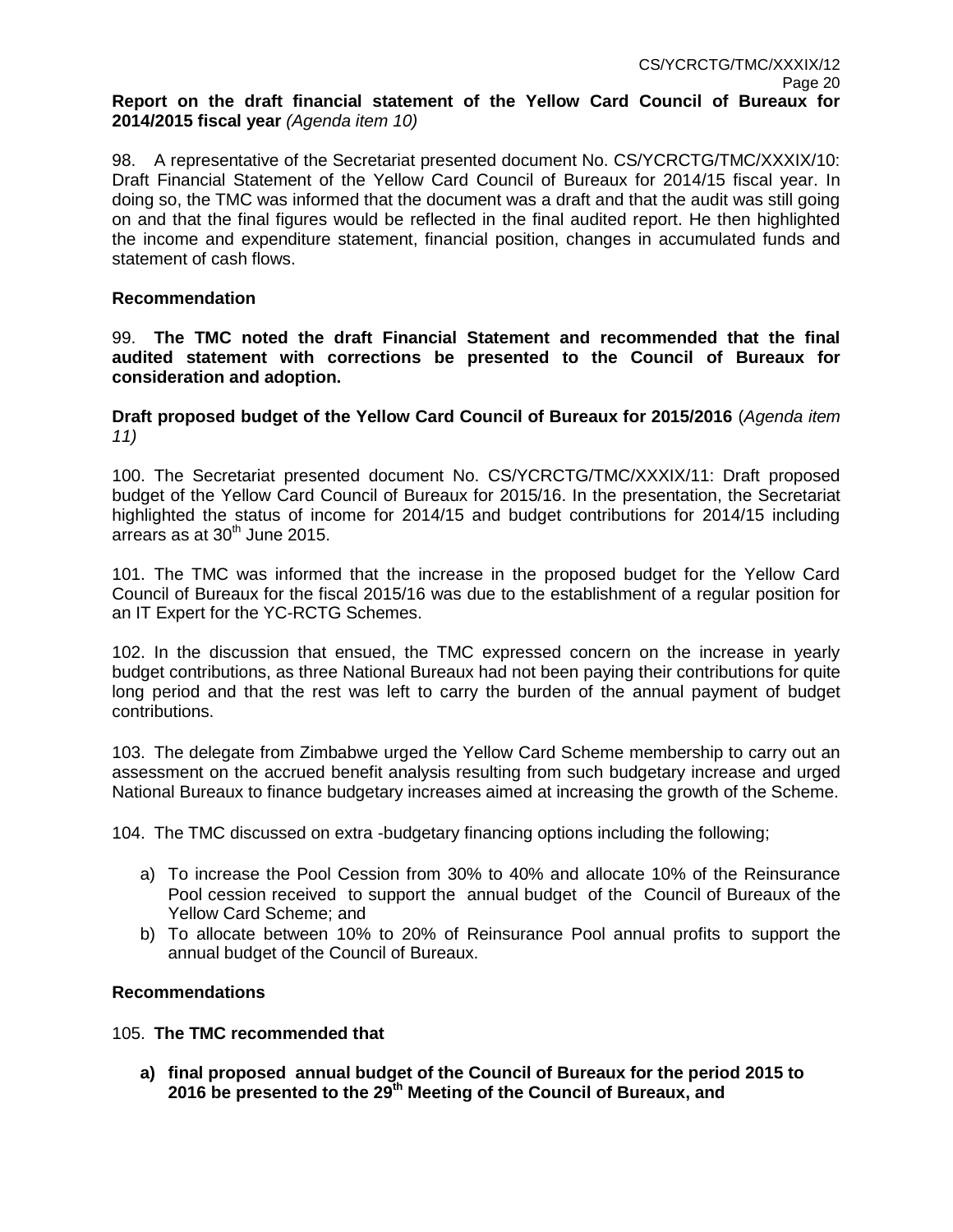### **b) the Secretariat should prepare a proposal on an extra –budgetary financing, taking into account the options discussed above, to support the annual budget of the Council of Bureaux and submit to the 29th Meeting of the Council of Bureaux**

## **Any Other Business** *(Agenda item 12)*

106. Under this agenda item, Insurance companies members of the National Bureau of Ethiopia participating as observers expressed their appreciation for the invitation to attended the Regional meeting on the Yellow Card scheme. The participant expressed concern on the proposed changes of the US\$15,000 Franchise to Deductable as the premium rates and premium collected in the country were low to meet high limit of claims liability from neighbouring countries

#### **Adoption of the report and closure of the meeting** *(Agenda item 13)*

107. The Meeting considered the draft report paragraph by paragraph and adopted the report after making some amendments.

108. At the closure of the meeting, the delegate from the National Bureau of Uganda, Mr. Bayo Folayan, Managing Director of National Insurance Corporation Limited thanked the Government and people of Ethiopia and the Ethiopian Insurance Corporation (EIC) in particular for the warm hospitality extended to the delegates during their stay in Addis Ababa. Mr. Folayan commended the chairperson in the manner he guided the meeting deliberations, and also thanked the COMESA Secretariat for the good organization of the meeting and the delegates for having found time to attend the meeting and for their valuable contributions made during the deliberations.

109. In closing the Meeting, the chairperson thanked all the delegates for their valuable contributions and wished them a safe journey to their respective Countries.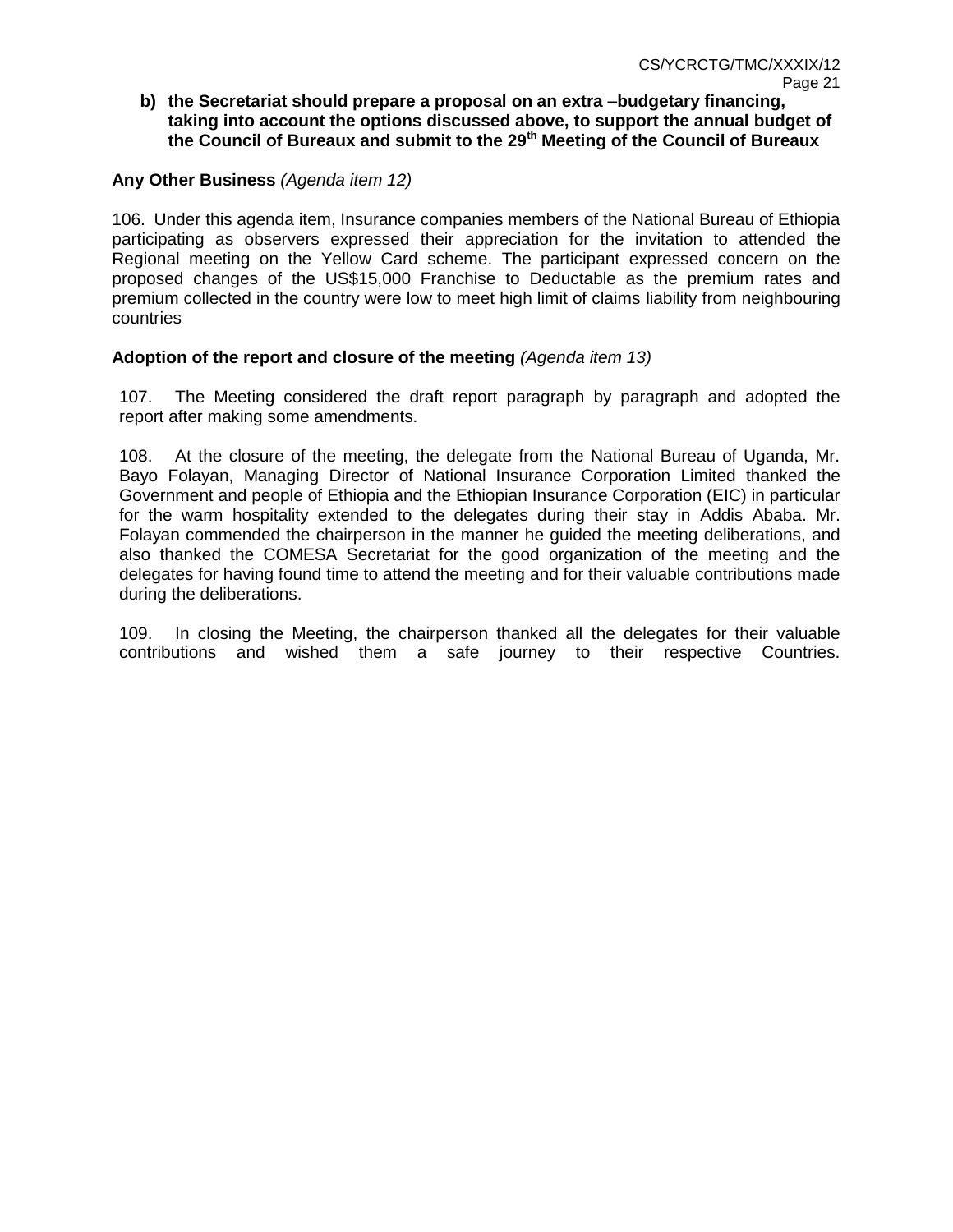## **Annex I**

| Table I 2015 Premiums booked & Returns |  |
|----------------------------------------|--|
|                                        |  |

|                |           |              |              | <b>Figs</b>  |                |              |                   |
|----------------|-----------|--------------|--------------|--------------|----------------|--------------|-------------------|
|                |           |              |              | in.          |                |              |                   |
| Table I        | 2015      |              |              | <b>US\$.</b> |                |              |                   |
| <b>Bureau</b>  | 100%      | 70% PI       | 30%          | 5%           | <b>NET</b>     | <b>NO OF</b> | <b>U/W PERIOD</b> |
|                |           | <b>Share</b> | <b>SHARE</b> |              |                | <b>CARDS</b> |                   |
|                | (USD)     |              |              | <b>COMM</b>  | <b>TO POOL</b> |              |                   |
| Kenya          | 1,733,077 | 1,213,154    | 519,923      | 25,996       | 493,927        | 17,222       | Jan - Jun 15      |
| Tanzania       | 1,022,690 | 715,883      | 306,807      | 15,340       | 291,467        | 12,244       | Jan. - May 15     |
| Uganda         | 781,780   | 547,246      | 234,534      | 11,727       | 222,807        | 7,644        | Nov 14 - Jun 15   |
| Ethiopia       | 758,880   | 531,216      | 227,664      | 11,383       | 216,281        | 21,256       | Nov14 - Jun 15    |
| Zimbabwe       | 727,067   | 508,947      | 218,120      | 10,906       | 207,214        | 6,952        | Jul 14-Mar 15     |
| <b>DRC</b>     | 565,557   | 395,890      | 169,667      | 8,483        | 161,184        | 3,405        | Mar 14-Ju15       |
| Zambia         | 317,867   | 222,507      | 95,360       | 4,768        | 90,592         | 13,515       | Nov14-May 15      |
| Rwanda         | 79,760    | 55,832       | 23,928       | 1,196        | 22,732         | 2,401        | Oct 14-Mar 15     |
| <b>Burundi</b> | 79,000    | 55,300       | 23,700       | 1,185        | 22,515         | 4,204        | Jul -Dec 14       |
| Djibouti       | 47,493    | 33,245       | 14,248       | 712          | 13,536         | 1,063        | Jan - Jun 15      |
| <b>Total</b>   | 6,113,170 | 4,279,219    | 1,833,951    | 91,698       | 1,742,253      | 89,906       |                   |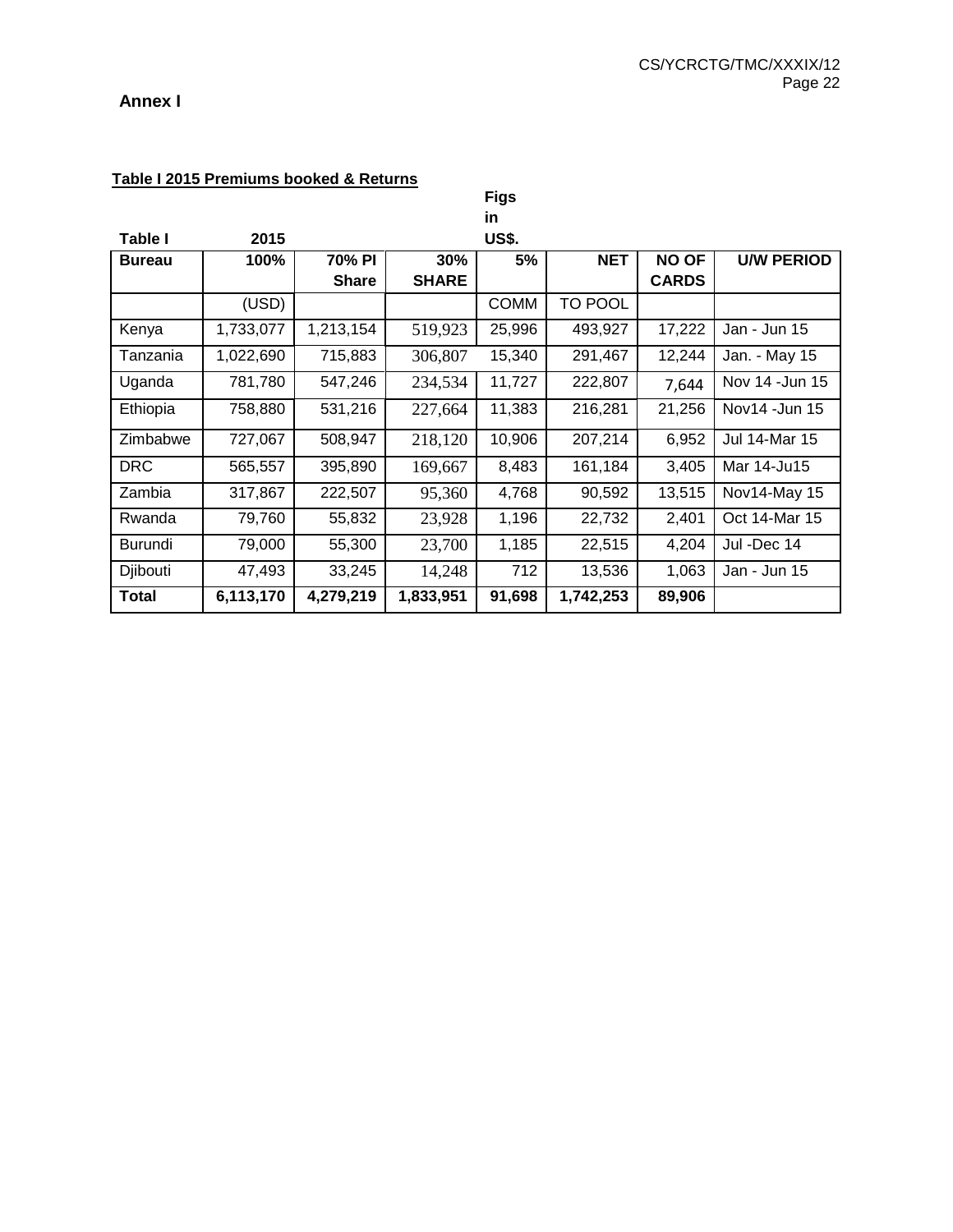**Annex II**

**Report on the 3rd Workshop of the National Coordinators of the Yellow Card Scheme**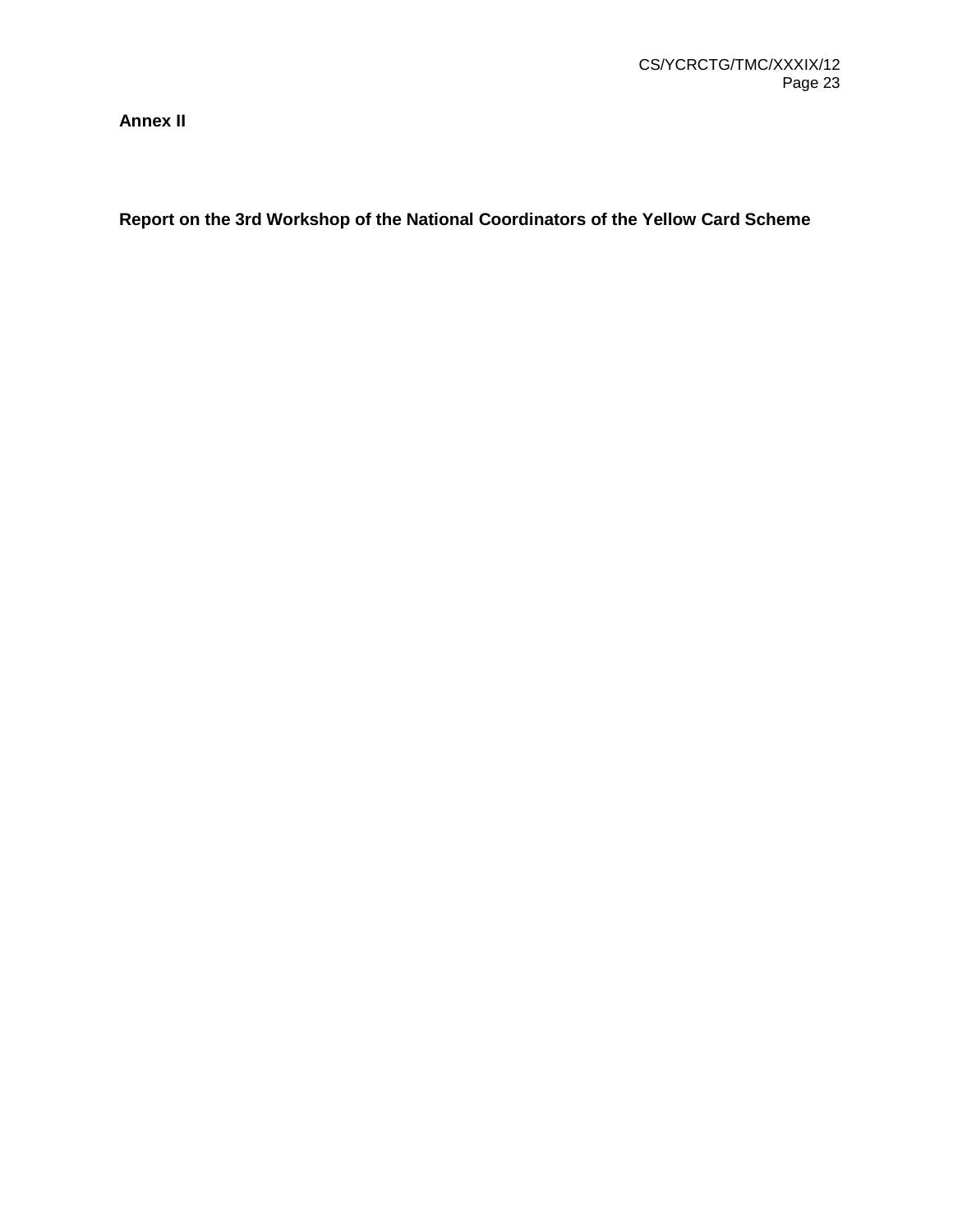## **DRAFT TERMS OF REFERENCE FOR THE RECRUITMENT OF AN IT EXPERT FOR THE YC-RCTG UNIT**

## **I. Job Title**: IT Expert (P3)

#### **II. Objectives of the Assignment**

Managing, developing and providing support to the Yellow Card and Regional Customs Transit Guarantee Management Information Systems and ensure the smooth operations of ICT Systems for effective service delivery in COMESA ICT Trade Facilitation Programme.

#### **III. Job description**

- a) Manage and maintain the Yellow Card Management Information System (YC-MIS) and Regional Customs Transit Guarantee Management Information System (RCTG-MIS);
- b) Regularly review and update the YC-MIS and the RCTG-MIS;
- c) Carry out integrations of the YC-MIS and RCTG-MIS with National & Regional Systems;
- d) Enhance and incorporate system features upon request by the system users;
- e) Spearhead in the development and integration of YC-MIS with National (local) Insurance Systems of Member Insurance Companies;
- f) Attend to users queries on the YC-MIS and RCTG-MIS;
- g) Populate and update the ID modules of the YC-MIS and RCTG-MIS;
- h) Review the administrative and user guides of the YC-MIS and RCTG-MIS;
- i) Enhance the functionalities of systems (YC-MIS and RCTG-MIS ) to address issues and concerns from stakeholders; and
- j) Research and recommend relevant software tools for management of the YC-MIS/RCTG-MIS.
- k) Implement COMESA Secretariat IT Policies and requirement
- l) Any other assigned given by the CPO and IT Director

## **IV. Profile for the IT Expert**

- i. At least 8 years hands-on experience in programming, design and development of web-based applications. Evidence of applications developed should be provided;
- ii. demonstrate technical proficiency on emerging Internet trends, technology, and tools;
- iii. have advanced web development skills using tools such as Java/J2EE(Servlets,JSP,JSF,JDBC), Struts Framework, Web services, Junit;
- iv. Experience applying System Design Patterns;
- v. Experience with **JSR**-168 and **JSR**-286 Portal frameworks such as uPortal, JBoss, Liferay;
- vi. Good understanding of Service Oriented Architecture(SOA);
- vii. Good knowledge of XML,HTML, PHP programming and of SQL (MySQL, MSSQL, Oracle) required;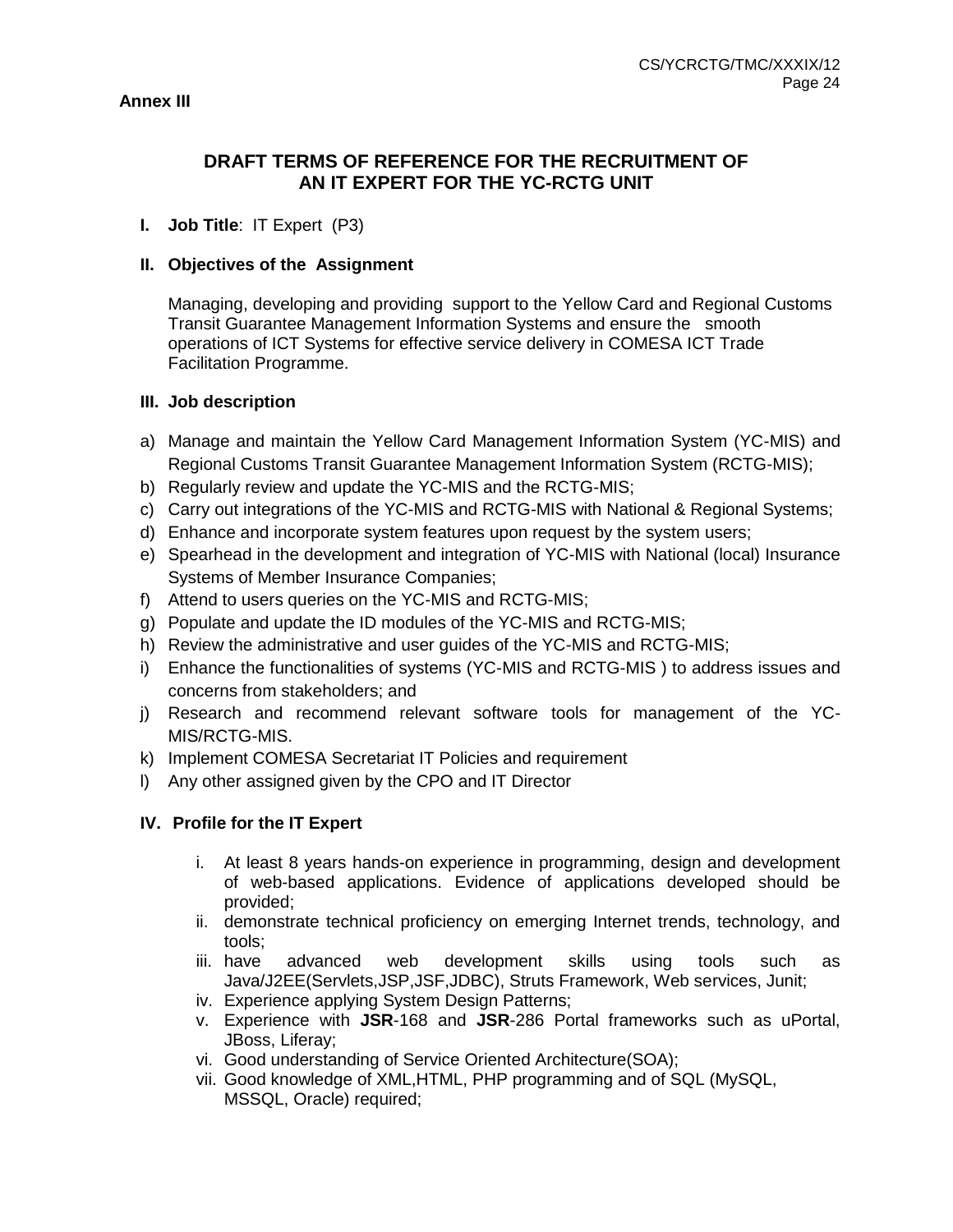- viii. Good knowledge of Web and Application Servers (Apache Web server, IIS, Tomcat Application Server);
- ix. Familiarity with Customs Automated Systems such as ASYCUDA and Customs Operations added asset;
- x. Sound experience of working with Unix/ Linux Operating Systems;
- xi. Ability to work independently and in teams with minimum supervision;
- xii. good command in English language and knowledge of French will be an advantage; and
- xiii. University degree in Computer Science or equivalent industry-approved certification in web technology, web design and web-based application development.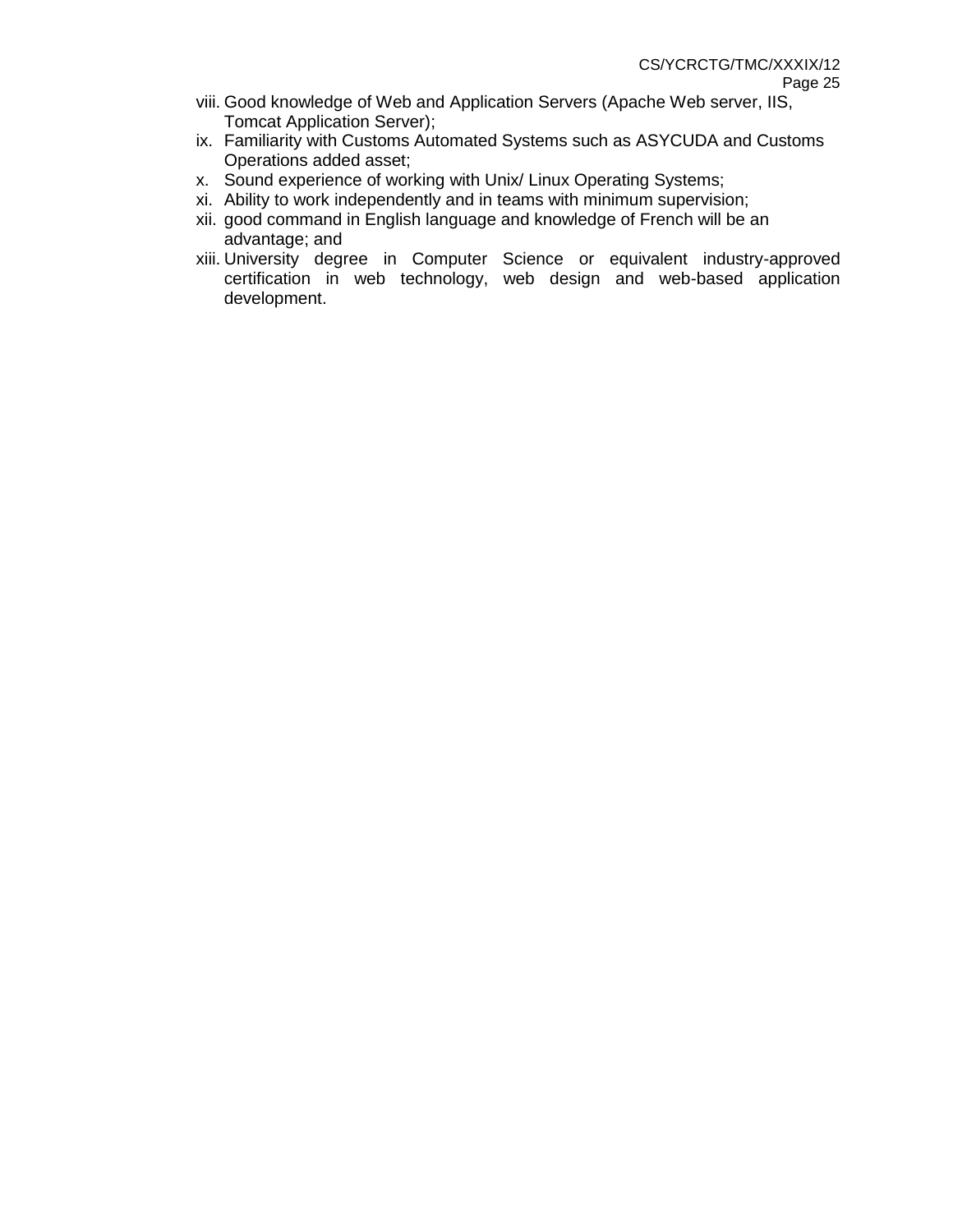#### **Annex IV**

### **LIST OF PARTICIPANTS LISTE DES PARTICIPANTS**

#### **BURUNDI**

Baregeranye Pierre-Claver, Directeur Technique et Commercial, SOCABU, BP 2440 Bujumbura, Tél: +257 22 209000, +257 77787500, Fax:+257 22226803, E-mail: [pcbaregeranye@yahoo.fr](mailto:pcbaregeranye@yahoo.fr)

#### **DJIBOUTI**

Omar Farah Hadji Omar, Responsible Bureau National de Djibouti, Tel : +253 77841315, Email: [ofarahadji@gmail.com](mailto:ofarahadji@gmail.com)

Mohamed Safi Seyadou, Insurance Supervisor, Ministry of Finance, Tel: +253 21352801, Email: [medsafi2000@yahoo.fr](mailto:medsafi2000@yahoo.fr)

#### **ETHIOPIA/ETHIOPIE**

Fikry Abdulmejid Abdulaziz, Ethiopian Insurance Corporation, Yellow Card National Coordinator, Tel: +251 911217152, Email: fikryabdulmejid@yahoo.com; comesaycard@ethionet.et

Asmiya Gebregiorgis Tedla, Ethiopian Insurance Corporation, Tel: +251 913332045, Fax: +251 115524846, Email: asmiggz@gmail.com

Misrak Wondafrash Feysa, Claims Deputy Director, National Insurance Company of Ethiopia (NICE), P O Box 12645, Tel: +251 913098388, Fax: +251 114661130, E-mail: [wmisrak@yahoo.com](mailto:wmisrak@yahoo.com)

Paulos Tadesse, Lucy Insurance SC, 7363 Addis Ababa, Tel: +251 911 124240, Fax: +251 114671896, E-mail: [paulostad@gmail.com,](mailto:paulostad@gmail.com) [lucyinsceo@ethionet.et](mailto:lucyinsceo@ethionet.et)

Eyob Habtamu, Claims Manager, Bunna Insurance, P O Box 81189, Tel: +251 111262861, Fax: +251 11 1119207, E-mail: [eyovan11@gmail.com](mailto:eyovan11@gmail.com)

Besrat Haileslassie, Ethio Life and General Insurance, Operations Manager-Non Life, Tel: +251 922724094, Fax: 251 115549653, E-mail : [elig.insurance@ethinet.et,](mailto:elig.insurance@ethinet.et) [ladeelda@yahoo.com](mailto:ladeelda@yahoo.com)

Astateki Lulseged, Executive Officer Claims Management, Nyala Insurance, BP 12753, Tel: +251 911123530, +251 116626606, Fax: +251 116626667, +251 116626700, E-mail: [astatekiel@nyalainsurancesc.com](mailto:astatekiel@nyalainsurancesc.com)

Yohannes Hailu Tsemeye, Claim Manager, Africa Insurance Company, P O Box 12941, Tel: +251 1166332987, +251 911212196, Fax: +251 116639032, +251 116638253, E-mail: [barok262002-yos@gmail.com](mailto:barok262002-yos@gmail.com)

Adefres Wesene, Manager Operations, Berhan Insurance, 10717 Addis Ababa, Tel: +251 114674423, E-mail: [berhainsurance@yahoo.com](mailto:berhainsurance@yahoo.com)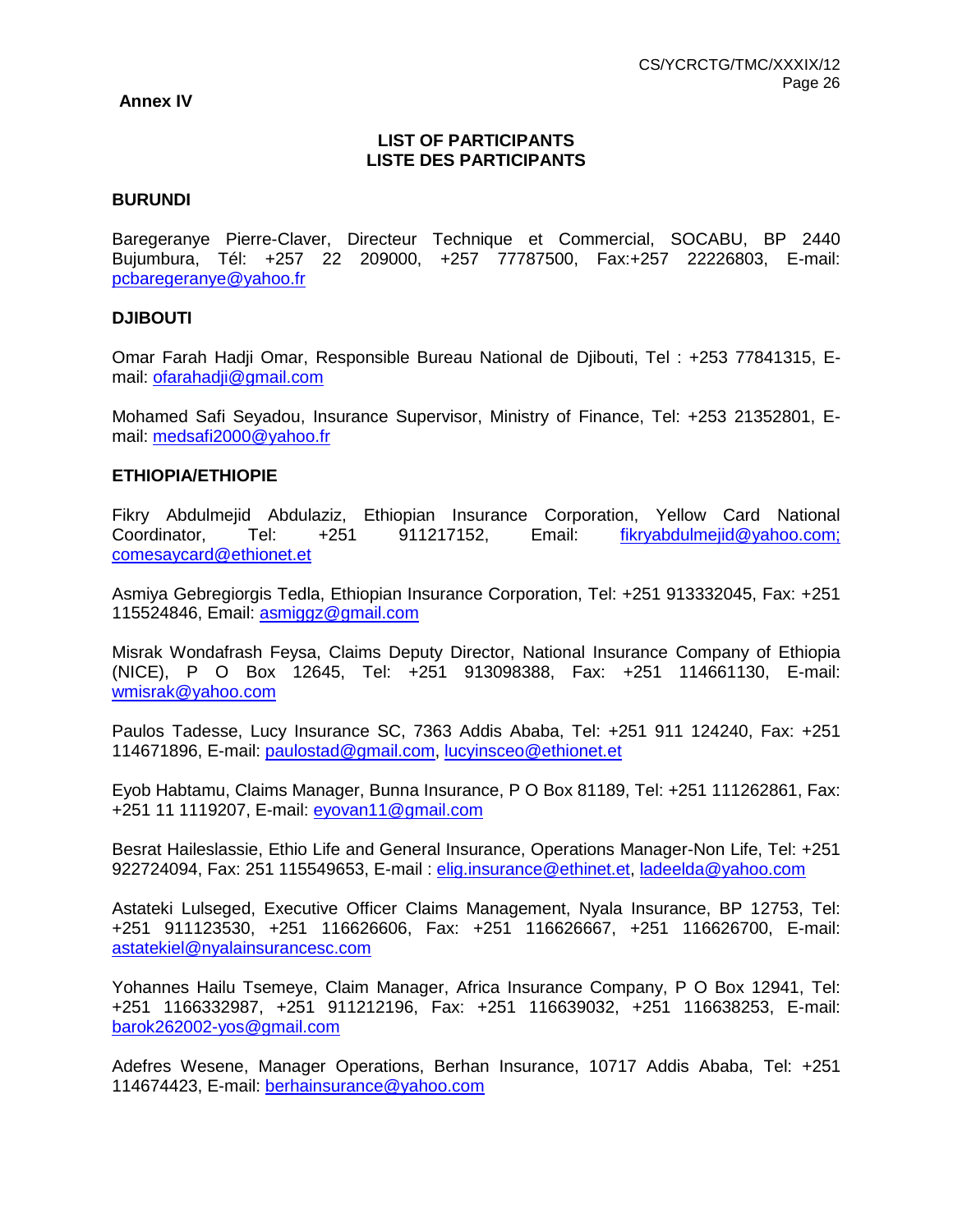Getachew Tekle, Head Claims Division, Abay Insurance, Tel: +251 0913580637, Jibat Alemneh Faji, Claims Department Manager, Amash Insurance Company, Tel: +251 911225735, +251 115570274, Fax: +251 115570218, E-mail: [biyyatiss@yahoo.com,](mailto:biyyatiss@yahoo.com) [aic@ethionet.et](mailto:aic@ethionet.et) **ETHIOPIA/ETHIOPIE (Cont'd)**

Addisu Fekadu, A/Claims Deputy Manager, NIB Insurance Company, P O Box 4361, Tel: +251 9112307625, Fax: +251 115528193, E-mail: [addisufekau@gmail.com](mailto:addisufekau@gmail.com)

Mehari Minais Asfaw, Manager Claims Division, Global Insurance Company, Tel: +251 935998895, Fax: +251 111566200, E-mail: [mehayi.minas@yahoo.com](mailto:mehayi.minas@yahoo.com)

Endalkachew Zelekew, Lion Insurance Company, Tel: +251 911118134, +251 116616741, Email: [endalkachew123@yahoo.com](mailto:endalkachew123@yahoo.com)

Sangeorge Dessalgne, Nile Insurance Company, P O Box 12836 Addis Ababa, Tel: +251 911650796, Fax: +251 114426008, E-mail: [sangorgefana@gmail.com](mailto:sangorgefana@gmail.com)

Tolera Temesgen, Claim Manager, Tsehay Insurance, Tel: +251 911 184825, Fax: +251 111119886, E-mail: [toleteme@yahoo.com](mailto:toleteme@yahoo.com)

## **KENYA**

Robert Simiyu Namunane, National Co-ordinator COMESA, Kenya Reinsurance Corporation, PO Box 302271 00100 Nairobi, Tel: +254 722800098, E-mail: [namunane@kenyare.co.ke](mailto:namunane@kenyare.co.ke)

#### **UGANDA/OUGANDA**

Bayo Folayan, Managing Director, National Insurance Corporation, P O Box 7134 Kampala, Tel: +256 417119900, Fax : +256 259925, E-mail: [nic@nic.co.ug](mailto:nic@nic.co.ug)

Stella Ajilong Marys, Coordinator, National Insurance Corporation, P O Box 7134 Kampala, Tel: +256 417119900, Fax : +256 259925, E-mail : [nic@nic.co.ug](mailto:nic@nic.co.ug)

#### **TANZANIA/TANZANIE**

Samuel Kamanga, Managing Director, National Insurance Corporation of (T) Ltd, P O Box 9264, Dar Es Salaam, Tel: +255 715761167, +255 222113825, +255 784761167 Fax: +255 222113403, E-mail: sam.kamanga@nictanzania.co.tz

Immaculate Jerome Morro, PIO COMESA Yellow Card Coordinator, National Insurance Corporation of (T) Limited, P.O Box 9264, Dar Es Salaam, Tel: +255 758405511, +255 784405511, Fax: +255 222113403, Email: [immaculate.morro@nictanzania.co.tz](mailto:immaculate.morro@nictanzania.co.tz)

#### **ZIMBABWE**

Patrick Munyaradu Kusikwenyu, Chairman N.B.Z, Sanctuary Insurance Co, 15 Princes Road Belvedere Harare, Tel: +263 772695 366, E-mail: Patrick@sanctuary.co.zw